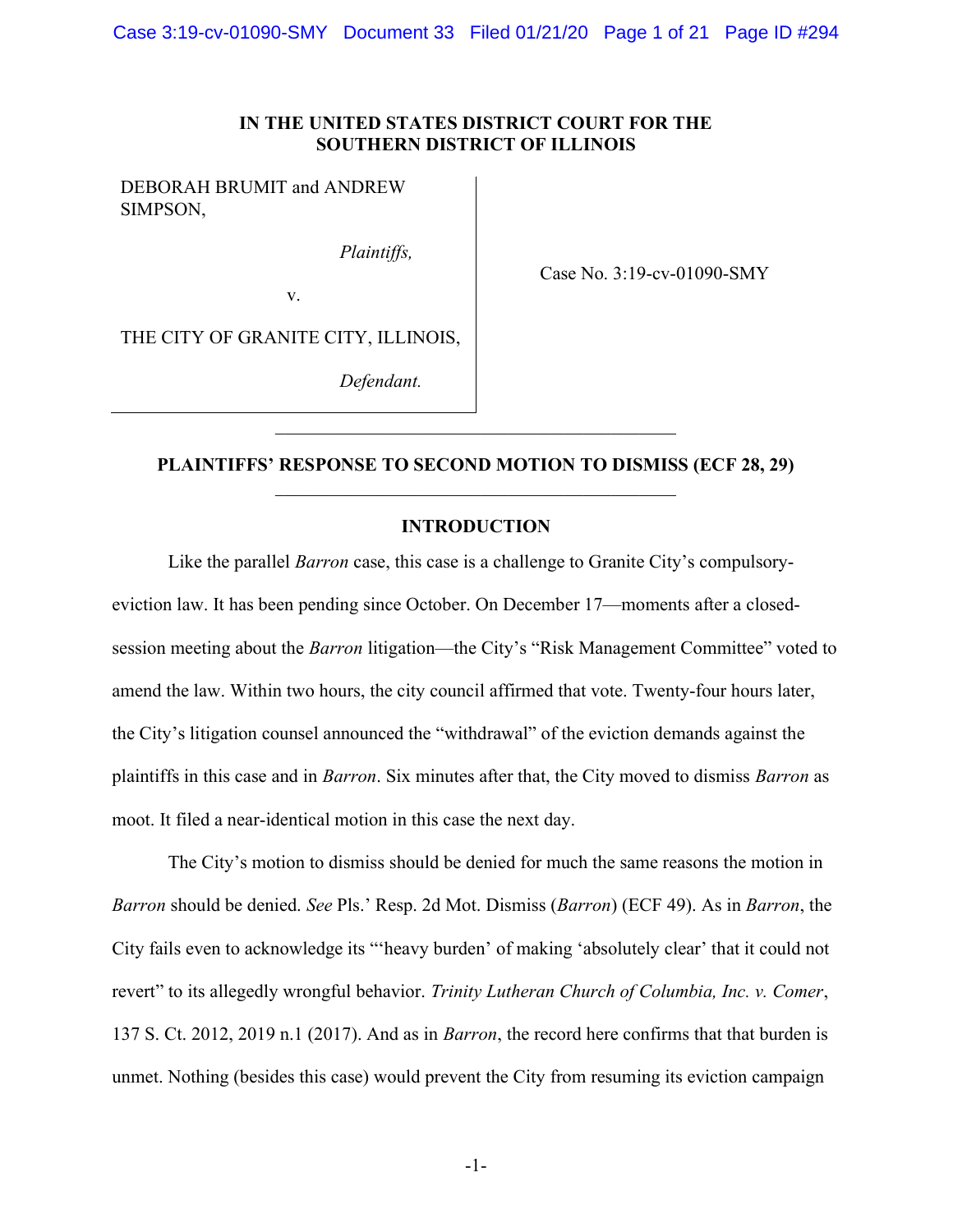#### Case 3:19-cv-01090-SMY Document 33 Filed 01/21/20 Page 2 of 21 Page ID #295

against Plaintiffs Debi Brumit and Andy Simpson tomorrow. Last month's amendment is not retroactive. In fact, it still mandates evictions for innocent people. As for the City's "withdrawal" letter, moreover, the letter nowhere renounces acting against Debi and Andy in the future. Both the Supreme Court and the Seventh Circuit have long "resisted labeling cases moot" on the strength of "promises" far worthier than this. Freedom from Religion Found., Inc. v. Concord Cmty. Sch., 885 F.3d 1038, 1051 (7th Cir. 2018).

Equally troubling, the record leaves little doubt that the City's stated reason for its aboutface is pretextual. In the City's telling, its scramble to tweak the compulsory-eviction law had everything to do with the Illinois Human Rights Act and nothing to do with this case or *Barron*. But nothing in the Act supports that account. And irregularities memorialized in city documents strongly suggest that the City's actions are a bid to manipulate this Court's jurisdiction. Worse, the City appears to be evicting innocent people still. For all the record shows, only two families have earned "withdrawals" of their eviction demands—the ones suing Granite City in this Court. For everyone else, it's business as usual. Just last month, in fact, the city hearing officer ordered the eviction of a father and his four children based on the mother's allegedly having committed a low-level drug crime across town. Gedge Decl. Ex. 11. Far from embodying a "broad shift in policy," the City's actions make sense only as "an individually targeted effort to neutralize [this] lawsuit." Ciarpaglini v. Norwood, 817 F.3d 541, 545 (7th Cir. 2016).

 The City's motion is subject to denial for a second reason: Plaintiffs seek not only injunctive relief, but also nominal damages. They have a right to proceed on that ground too. See generally 13C Charles Alan Wright et al., Fed. Prac. & Proc. § 3533.3, at 31 (3d ed. 2008).

-2-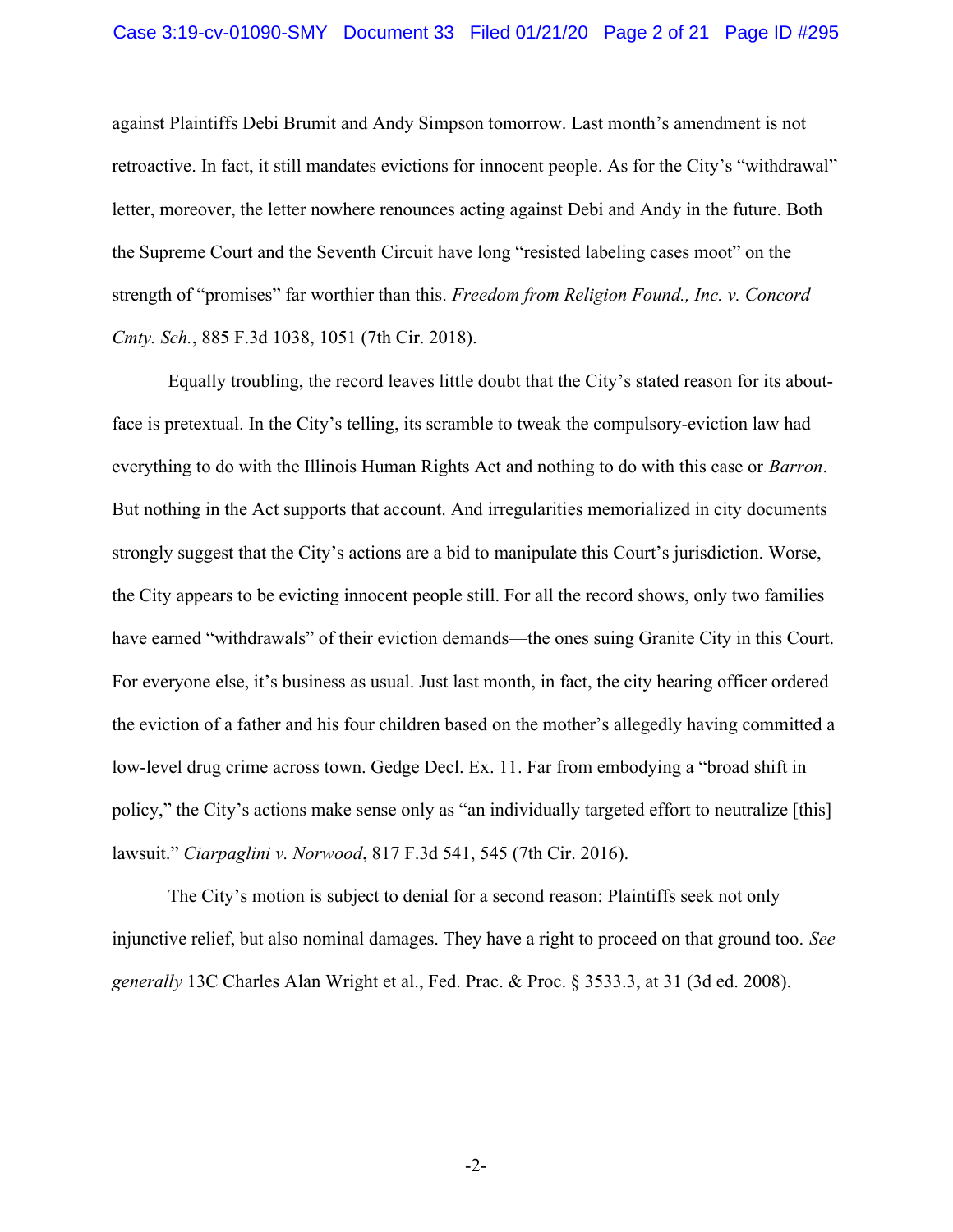#### BACKGROUND

# A. Granite City declares Debi Brumit and Andy Simpson in violation of the compulsory-eviction law.

Granite City's compulsory-eviction law has been in place since 2006. Compl. ¶ 16. Over the years, the law has sometimes been tweaked. But throughout, the core has stayed the same: When the City demands it, a landlord must evict her tenants if any member of the tenants' household—or even a guest—commits a crime on the rental property or within city limits. Compl. ¶¶ 22-23, 28. The landlord has no discretion to forgo eviction. Id. ¶¶ 29-35. And no matter where the crime takes place, it is no defense that the tenants had nothing to do with it. Id.  $\P\P$  42-47.

From 2014 to the present, the City has issued more than 300 compulsory-eviction demands. Id. ¶ 48. Plaintiffs Debi Brumit and Andy Simpson found themselves added to that number last summer. In the early-morning hours of June 9, Debi's adult daughter Tori and Tori's boyfriend were arrested within city limits for trying to steal a van. Id. ¶ 66. Weeks earlier, Debi had told Tori she could no longer stay at Debi and Andy's home. Id. ¶ 57. But Granite City's Crime Free Housing Unit issued a compulsory-eviction demand anyway. The car theft, the City declared, "is a clear violation of the Crime Free Lease Addendum and grounds for eviction." Compl. Ex. 2, at 1.

Debi, Andy, and their landlord appeared for a grievance hearing at city hall. Soon after, the City's hearing officer issued a formal order. The order found by a preponderance of the evidence that "[a] violation has occurred" under the compulsory-eviction law. Compl.  $\P\P$  84-85. Based on that "finding<sup>[]</sup> of fact," the order directed Debi and Andy's landlord to "begin eviction" proceedings." Id.  $\P$  90; see also Granite City Mun. Code § 5.142.080(G)(4) (providing that such decisions are "based upon the preponderance of the evidence presented").

-3-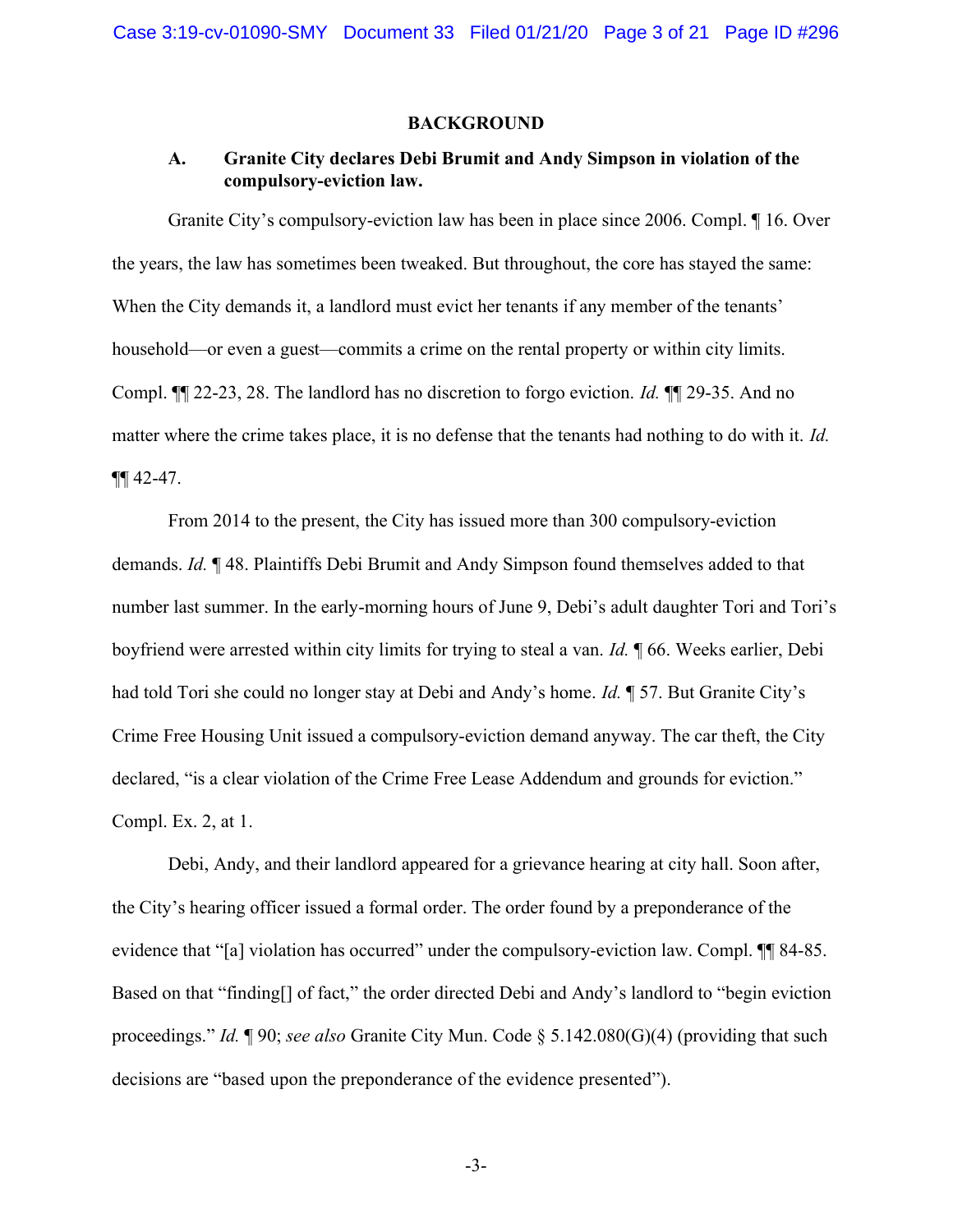Then Debi and Andy filed this lawsuit. Within days, this Court entered a temporary restraining order against the City, followed by an agreed preliminary injunction. The Court granted similar relief in the parallel Barron case. In the months since, the City has continued issuing new eviction demands. Gedge Decl. Ex. 1, at 37-59.

#### B. Granite City amends its compulsory-eviction law.

On December 17—moments after a closed-session meeting about the *Barron* litigation the City's "Risk Management Committee" voted to amend the compulsory-eviction law. Gedge Decl. Exs. 2, 3. Two hours later, the full city council agreed. Gedge Decl. Ex. 4, at 3. With that, the City changed the law for the first time in over a half-decade.

Like past changes, December's amendment was relatively minor. For crimes committed on the rental property, nothing changed. Many other crimes still trigger compulsory eviction also. Under the pre-amendment version, for example, the City would mandate eviction if a tenant, householder, or guest "engage[d] in criminal activity . . . within the city limits." Compl. Ex. 1, at 1; see also Compl.  $\P$ [22-23. The City would also mandate eviction if a tenant, householder, or guest "engage<sup>[d]</sup> in any criminal activity found to be equivalent to a Forcible Felony at any location." Compl. Ex. 1, at 1. Post-amendment, the City still mandates eviction if a "lessee, a member of lessee's household, or a guest of lessee" commits "drug related criminal activity, or a Forcible Felony anywhere in the corporate limits of the City of Granite City." Ex. 2 to 2d Mot. Dismiss, at 6 (ECF 29-2). Now, though, the City will await a conviction before issuing eviction demands based on those off-premises crimes. Id.

Last month's amendment does not mention retroactivity. Within 24 hours of the vote, however, the City announced that it had "withdraw[n]" the compulsory-eviction demands issued against two families—Debi and Andy and the plaintiffs in Barron. Gedge Decl. Ex. 5, at 1, 4, 7.

-4-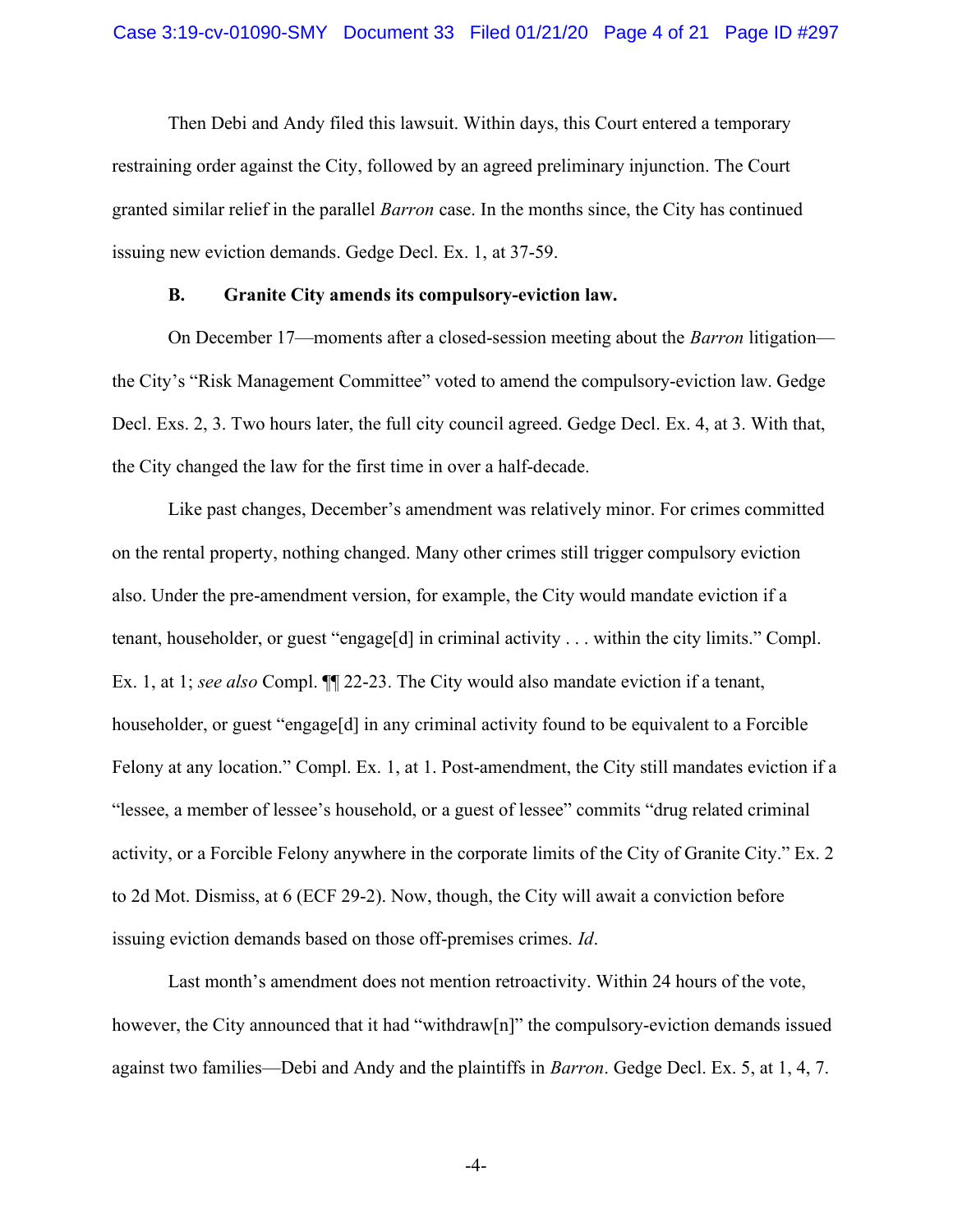Six minutes after that, the City moved to dismiss the Barron case as moot. It waited a day, then filed a substantively identical motion here. In neither this case nor Barron has the City submitted evidence of having withdrawn eviction demands against anyone else.

### ARGUMENT

"[A] case becomes moot 'only when it is impossible for a court to grant any effectual relief whatever to the prevailing party," Church of Our Lord & Savior Jesus Christ v. City of Markham, 913 F.3d 670, 679 (7th Cir. 2019), and here, the City's claim of mootness fails for two reasons. On Plaintiffs' request for an injunction, the City bears what the Supreme Court has called a "heavy," "stringent," and "formidable" burden to prove that it cannot revert to its old ways. The City has failed even to acknowledge that burden, much less meet it (Section I, below). As for Plaintiffs' request for damages, "[c]ourts routinely entertain suits for damages stemming" even from laws that are outright "repealed." Six Star Holdings, LLC v. City of Milwaukee, 821 F.3d 795, 804 (7th Cir. 2016). That includes suits, like this one, seeking nominal damages (Section II). Simply put, Plaintiffs have a right to both forward-looking relief and backwardlooking relief. The City's second motion to dismiss should be denied.

# I. The City's withdrawal of its compulsory-eviction demand does not moot Plaintiffs' request for an injunction.

Having "withdraw[n]" its compulsory-eviction demand against Debi Brumit and Andy Simpson, Granite City says their request for an injunction is moot. Mem. 9. Absent from the City's papers, however, is any mention of its burden. "A defendant's voluntary cessation of allegedly wrongful conduct ordinarily 'does not moot a case or controversy unless "subsequent events ma<sup>[ke]</sup> it *absolutely clear* that the allegedly wrongful behavior could not reasonably be expected to recur.""" Doe ex rel. Doe v. Elmbrook Sch. Dist., 658 F.3d 710, 719 (7th Cir. 2011), adopted in relevant part, 687 F.3d 840, 842-43 (7th Cir. 2012) (en banc). In turn,

-5-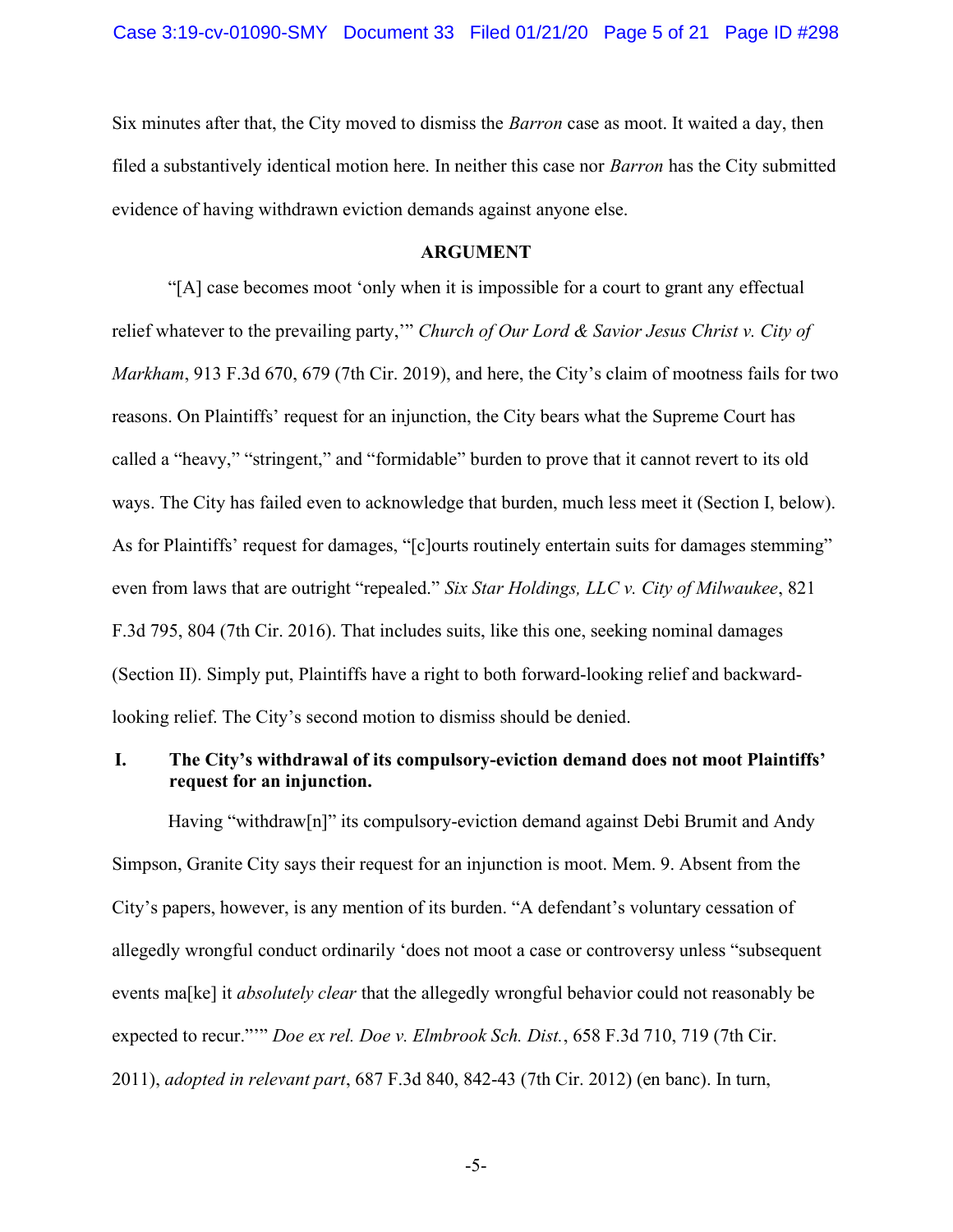"[d]ecisions by the Supreme Court and [the Seventh Circuit] make clear that a defendant seeking dismissal based on its voluntary change of practice or policy must clear a high bar." Ciarpaglini v. Norwood, 817 F.3d 541, 545 (7th Cir. 2016). It is the defendant's "'heavy burden' of making 'absolutely clear' that it could not revert" to its allegedly wrongful behavior. Trinity Lutheran Church of Columbia, Inc. v. Comer, 137 S. Ct. 2012, 2019 n.1 (2017). That burden is "stringent" and "formidable." Friends of the Earth, Inc. v. Laidlaw Envtl. Servs. (TOC), Inc., 528 U.S. 167, 189, 190 (2000). For obvious reasons: Were it otherwise, "any government actor who is being sued 'could cease a challenged practice to thwart the lawsuit, and then return to old tricks once the coast is clear.'" Kikumura v. Turner, 28 F.3d 592, 597 (7th Cir. 1994).

 Granite City has not carried its burden. Nothing prevents the City from resuming its eviction campaign against Plaintiffs; its motion even seems to keep that option in its back pocket. The record also raises questions about whether the City is trying to manipulate the Court's jurisdiction. Plaintiffs are thus entitled to make their case for injunctive relief on the merits.

# A. Outside this lawsuit, there is no barrier to the City's resuming its eviction campaign against Debi and Andy at any time.

By letter, Granite City's litigation counsel has purported to "hereby withdraw[]" the compulsory-eviction demand issued against Plaintiffs last June. Ex. 3 to 2d Mot. Dismiss, at 3 (ECF 29-3). On that basis, the City asserts that Plaintiffs' right to an injunction is moot. That is wrong. The Seventh Circuit has "long recognized" that "a defendant can not moot a claim simply by voluntarily ceasing behavior when it is free to resume that behavior at any time." Edwards v. Ill. Bd. of Admissions to Bar, 261 F.3d 723, 728 (7th Cir. 2001). Here, the City points to nothing that would stop it from resuming its campaign against Plaintiffs. Last month's change to the compulsory-eviction law was not retroactive. It reasserted the City's power to evict innocent people. And the "withdrawal" letter only confirms that the City has not met its burden.

-6-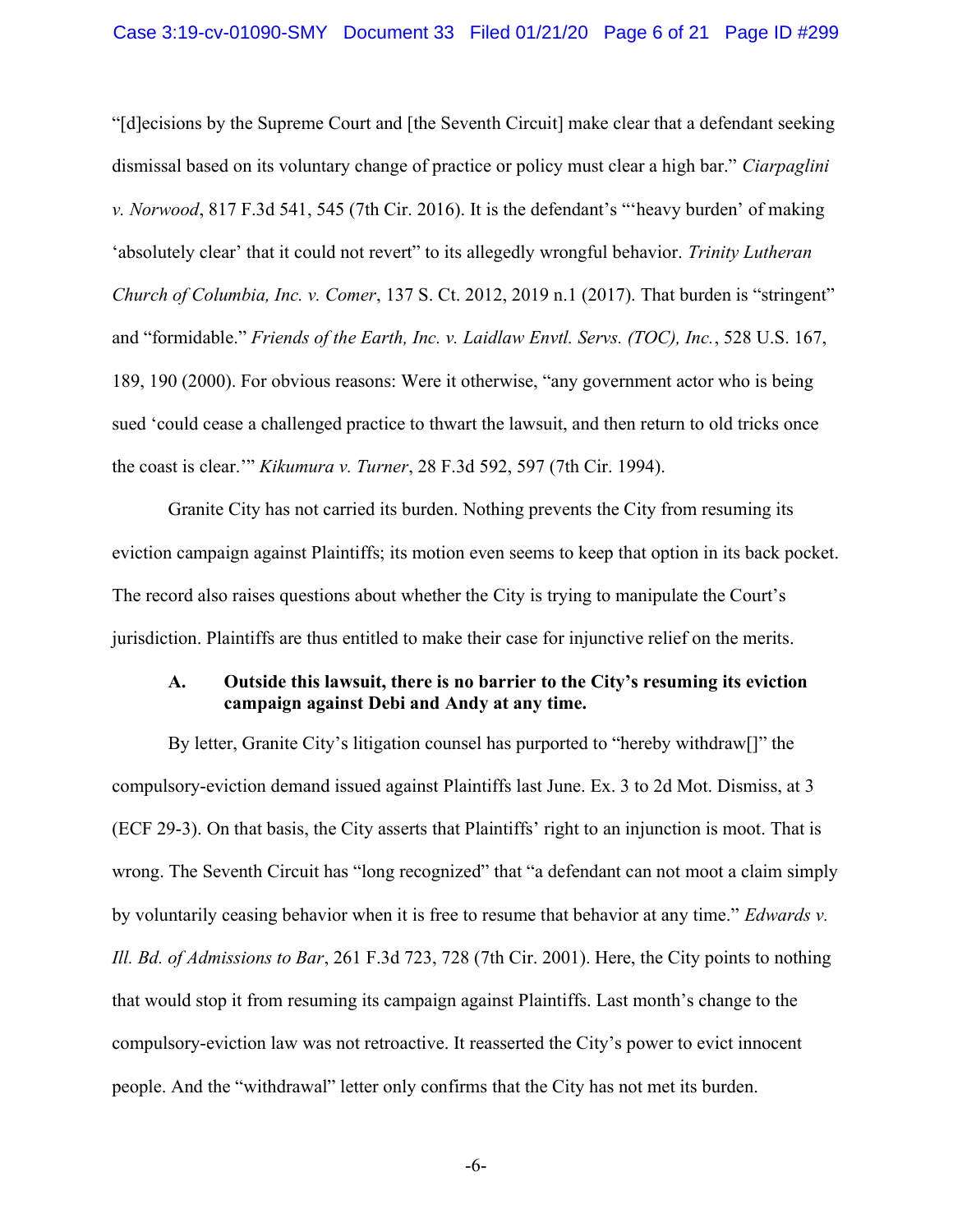1. In the City's telling, its eviction demand against Plaintiffs is "no longer enforceable" given its recent amendment to the compulsory-eviction law. Mem. 8. But the amendment does not affect past violators like Plaintiffs. By its terms, the amendment "t[oo]k effect upon passage" on December 17, 2019. Ex. 2 to 2d Mot. Dismiss, at 5 (ECF 29-2). It does not mention past violations. It does not mention retroactivity. And when, as here, "a statutory change is substantive," Illinois's default rule is that "the change is not to be applied retroactively." Perry v. Dep't of Fin. & Prof'l Regulation, 106 N.E.3d 1016, 1027 (Ill. 2018).<sup>1</sup> Whatever the City's amendment might mean going forward, it does not undo past violations. Nor does it give amnesty to past violators. Nor does it check the City's power to punish them.

In circumstances like these, the federal courts are quick to reject appeals to mootness. When a statutory "amendment . . . does not eliminate the possibility of prosecuting and punishing earlier violations," a plaintiff's request for injunctive relief presents a self-evidently live conflict. Bauer v. Shepard, 620 F.3d 704, 708 (7th Cir. 2010); see also id. at 709 ("The dispute is not moot."). The Seventh Circuit has held as much since at least 1984, when it ruled that plaintiffs could keep challenging an abortion law amended mid-case. Charles v. Daley, 749 F.2d 452. "[T]he State of Illinois could prosecute plaintiffs for violation of [the former provision] if plaintiffs violated that section while it remained in effect," the court reasoned. Id. at 457. That "possibility of prosecution" sustained "a live controversy within the meaning of Article III."  $Id$ <sup>2</sup>

 $<sup>1</sup>$  See also United City of Yorkville v. Vill. of Sugar Grove, 875 N.E.2d 1183, 1193 (Ill. App. Ct.</sup> 2007) ("This principle applies to both civil and criminal enactments.""); see generally Ferguson v. Patton, 985 N.E.2d 1000, 1010 (Ill. 2013) ("[W]e use the same rules of construction when interpreting municipal ordinances as we do when construing statutes.").

<sup>&</sup>lt;sup>2</sup> See also Sullivan v. Benningfield, 920 F.3d 401, 411 (6th Cir. 2019); Jacobus v. Alaska, 338 F.3d 1095, 1102-04 (9th Cir. 2003), overruled in part on other grounds by Bd. of Trustees of Glazing Health & Welfare Tr. v. Chambers, 941 F.3d 1195 (9th Cir. 2019) (en banc); First Nat'l Bank of Lamarque v. Smith, 610 F.2d 1258, 1262-63 (5th Cir. 1980); accord FTC v. Goodyear Tire & Rubber Co., 304 U.S. 257, 260 (1938) (per curiam).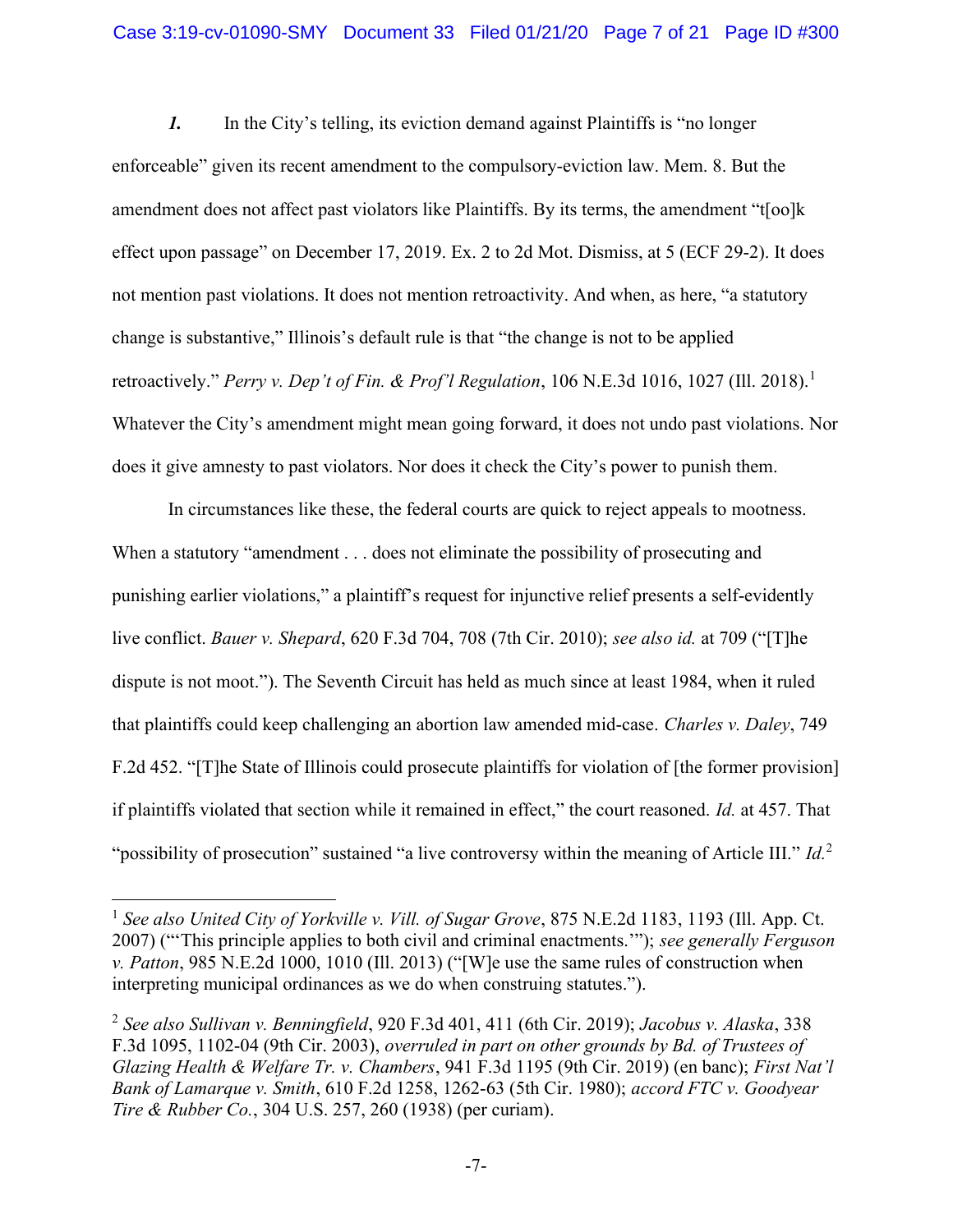#### Case 3:19-cv-01090-SMY Document 33 Filed 01/21/20 Page 8 of 21 Page ID #301

The Seventh Circuit's reasoning reflects the nationwide consensus, and it applies straightforwardly here. Debi and Andy violated the compulsory-eviction law in force in June 2019. The City said so in June. Compl. Ex. 2, at 1 ("clear violation"). It said so again in August, in the hearing-officer order. Compl. ¶¶ 84-90. Nothing in last month's amendment erased that violation. Nothing "irrevocably eradicated" its effects. Charles, 749 F.2d at 458; see also id. ("Recent Supreme Court cases dealing with the mootness issue suggest that such eradication is an additional prerequisite to mootness."). Nor does anything stop the City from restarting its campaign against Debi and Andy the moment this case is behind it.

2. If anything, last month's amendment magnifies the threat of harm. That is because the law's current version is just as unconstitutional as its predecessor; post-amendment, the City still can evict whole families for the misdeeds of others. See page 4, above. For reasons unexplained, the City has adjusted the list of off-premises crimes that will give rise to eviction. Compare Compl. Ex. 1, at 1-2, with Ex. 2 to 2d Mot. Dismiss, at 5-6 (ECF 29-2). (Postamendment, for example, stealing a car might not trigger an eviction demand.) And for those offpremises crimes, the City now waits until after a judgment of conviction before issuing its eviction demands. Yet for all that, the City stands firmly on its power to make entire families homeless—the guilty and the innocent alike. Mem. 7.

If last month's amendment bears on this case at all, then, it cements Plaintiffs' right to seek judicial relief. "When a challenged policy is repealed or amended mid-lawsuit—a 'recurring problem when injunctive relief is sought'—the case is not moot if a substantially similar policy has been instituted or is likely to be instituted." Smith v. Exec. Dir. of Ind. War Mem'ls Comm'n, 742 F.3d 282, 287 (7th Cir. 2014). That's the case here. Far from curing the harm to renters' rights, the City's amendment "disadvantages them in the same fundamental way." Ne. Fla.

-8-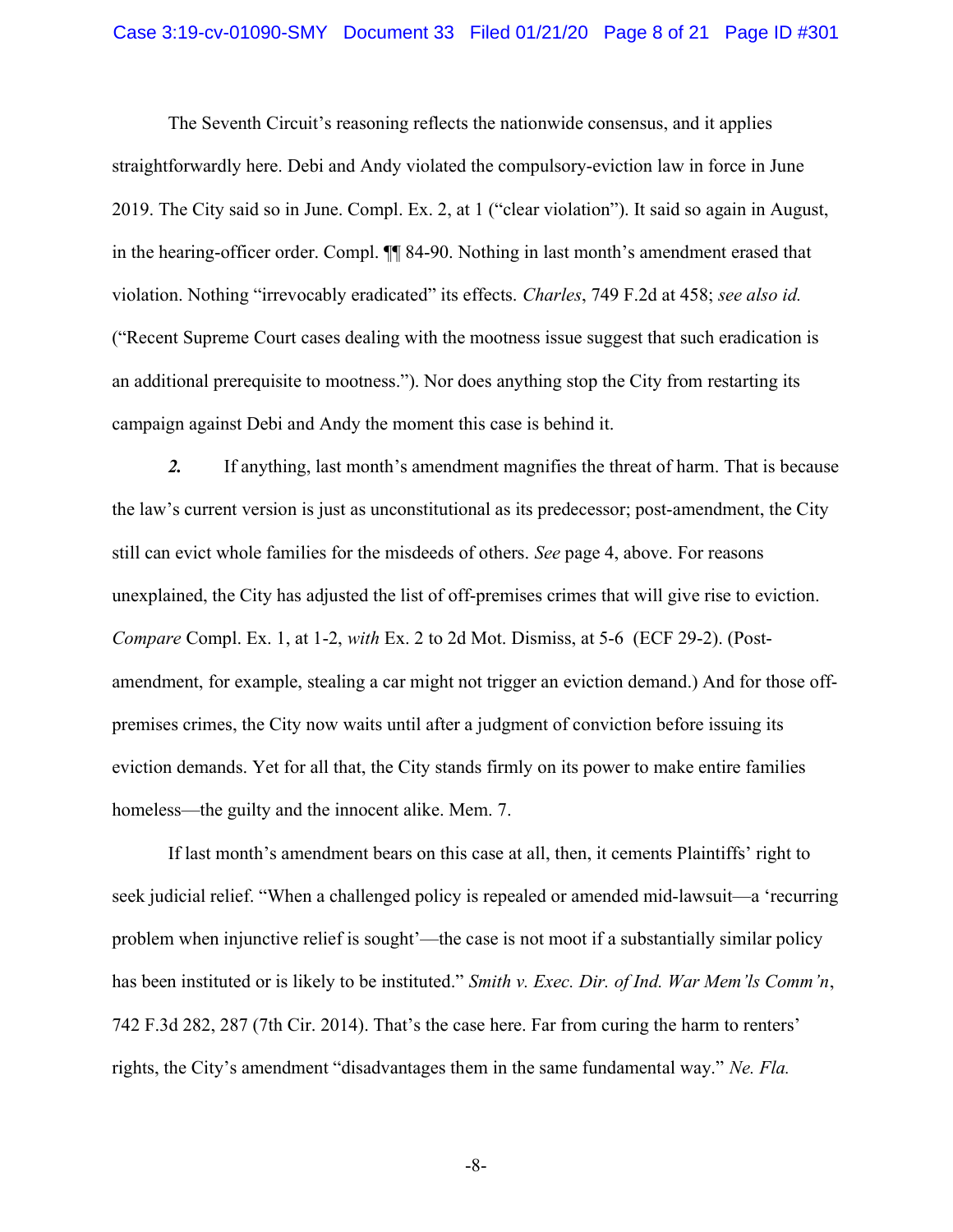Chapter of Associated Gen. Contractors of Am. v. City of Jacksonville, 508 U.S. 656, 662 (1993). And all the while, the City insists that its "eviction action against Plaintiffs was constitutional." Mem. 7; see also Parents Involved in Cmty. Sch. v. Seattle Sch. Dist. No. 1, 551 U.S. 701, 719 (2007) (holding case not moot in part because school district still "vigorously defend[ed] the constitutionality" of the challenged program).

3. That leaves the letter purporting to "withdraw[]" the City's original eviction demand. See Mem. 9. The letter does not change the analysis.

First, even if the letter had pledged that the City would no longer try to oust Debi and Andy, such a promise would not moot their claim for an injunction. As discussed, nothing prevents the City from resuming its eviction campaign against them. Its position "could be changed again" tomorrow. Sefick v. Gardner, 164 F.3d 370, 372 (7th Cir. 1998). So even outright "voluntary cessation of the challenged conduct does not eliminate the controversy." Id.

In fact, both the Seventh Circuit and the Supreme Court have long "resisted labeling cases moot" when handed "promises" far worthier than Granite City's. Freedom from Religion Found., Inc. v. Concord Cmty. Sch., 885 F.3d 1038, 1051 (7th Cir. 2018). Consider Freedom from Religion Foundation, where the Seventh Circuit held that a school district's "'repeated and firm policy commitments' . . . failed to meet its stringent burden to establish mootness." Id. at 1052-53. Or take Trinity Lutheran, where "the [Supreme] Court found that a governor's announcement of voluntary cessation was insufficient to meet the heavy burden required to moot a case." *Id.* at 1051 (citing *Trinity Lutheran*, 137 S. Ct. at 2019 n.1). The list goes on,<sup>3</sup> with the

 $3$  See, e.g., Horina v. Granite City, No. 5-cv-79-MJR, 2005 WL 2085119, at  $*4$  (S.D. Ill. Aug. 29, 2005) ("[The plaintiff's] claims are not moot even in light of Granite City's latest representations to the Court that it will not enforce the ordinance."); see also Sanchez v. Edgar, 710 F.2d 1292, 1295 (7th Cir. 1983); Boyd v. Adams, 513 F.2d 83, 89 (7th Cir. 1975); Hardaway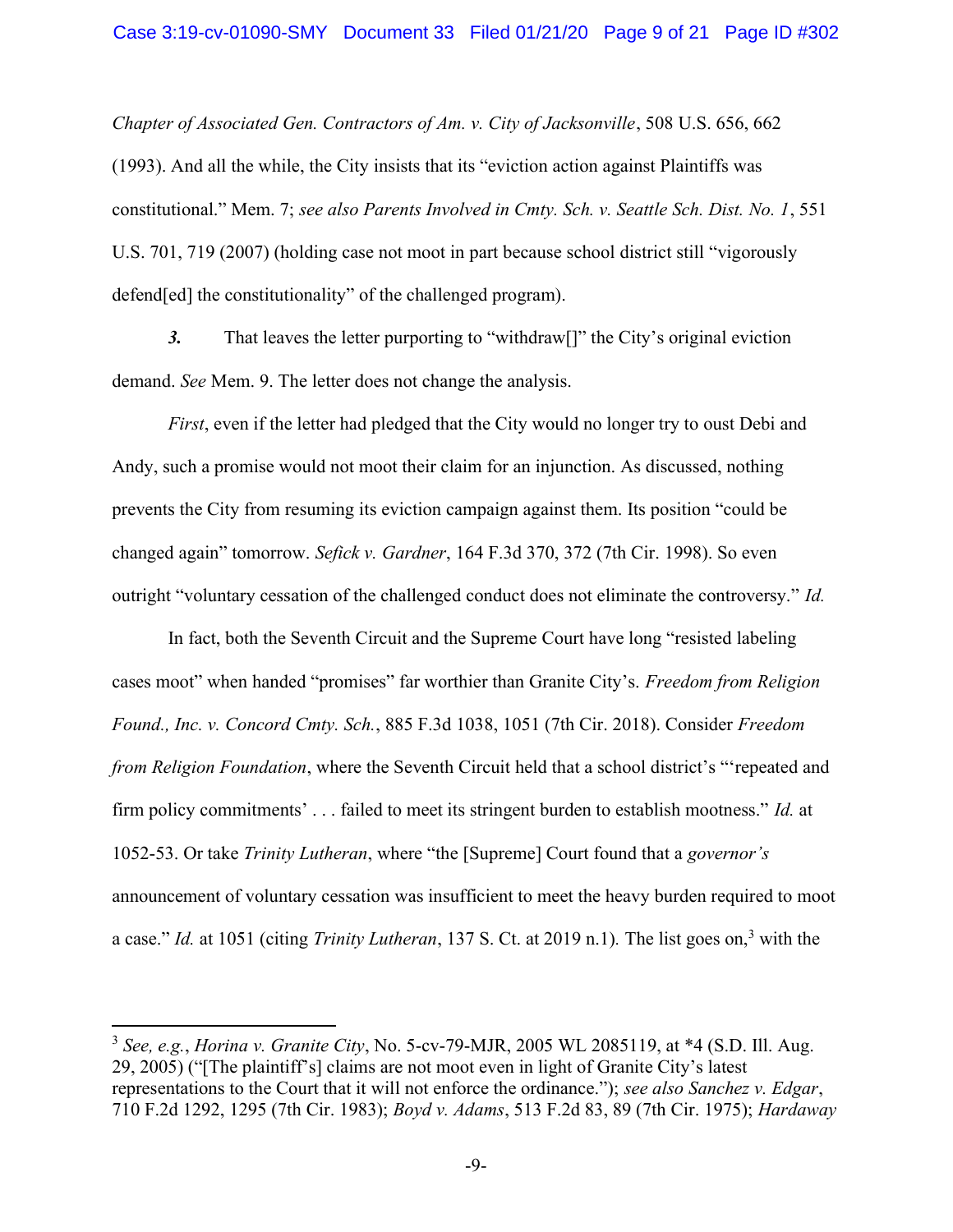#### Case 3:19-cv-01090-SMY Document 33 Filed 01/21/20 Page 10 of 21 Page ID #303

decisions tracking a simple principle: "'[W]hen a defendant retains the authority and capacity to repeat an alleged harm, a plaintiff's claims should not be dismissed as moot.'" Heyer v. U.S. Bureau of Prisons, 849 F.3d 202, 219 (4th Cir. 2017). Whatever its letter might say, Granite City retains the authority and capacity to coerce Debi and Andy's eviction. That means the couple's request for an injunction presents a live issue.

Second, the City's withdrawal letter in truth promises nothing. "[B]efore voluntary cessation of a practice could ever moot a claim, the challenged practice must have actually ceased." Sullivan v. Benningfield, 920 F.3d 401, 411 (6th Cir. 2019). And here, the City has studiously not forsworn resuming its campaign against Debi and Andy. By letter, the City's litigation counsel announced that the City has "withdraw[n]" the original "Notice of Violation." Ex. 3 to 2d Mot. Dismiss, at 3 (ECF 29-3). Yet the letter says nothing about the City's more recent hearing-officer decision, which ordered Debi and Andy's landlord to "begin eviction proceedings" against them. Compl. ¶ 90. Nor does the letter say the City will not re-issue an eviction demand the moment this case goes away.

If anything, the City appears to keep that option carefully in reserve. Throughout, its papers take pains to state only that "Plaintiffs can no longer be evicted . . . due to the arrest of [Tori] Gintz and [Tyler] Sears." Mem. 3 (emphasis added); see also id. 6-7, 8, 9, 10, 11-12. Yet that sleight of hand raises more questions than answers. After all, Debi and Andy have never faced eviction "due to the arrest" of Tori Gintz and Tyler Sears; they face eviction because Tori Gintz and Tyler Sears stole a van. By its terms, the compulsory-eviction law is violated, not by mere arrests, but by crimes shown "by a preponderance of the evidence." Compl. Ex. 1, at 2; see

v. D.C. Hous. Auth., 843 F.3d 973, 979-80 (D.C. Cir. 2016); McCormack v. Herzog, 788 F.3d 1017, 1025 (9th Cir. 2015).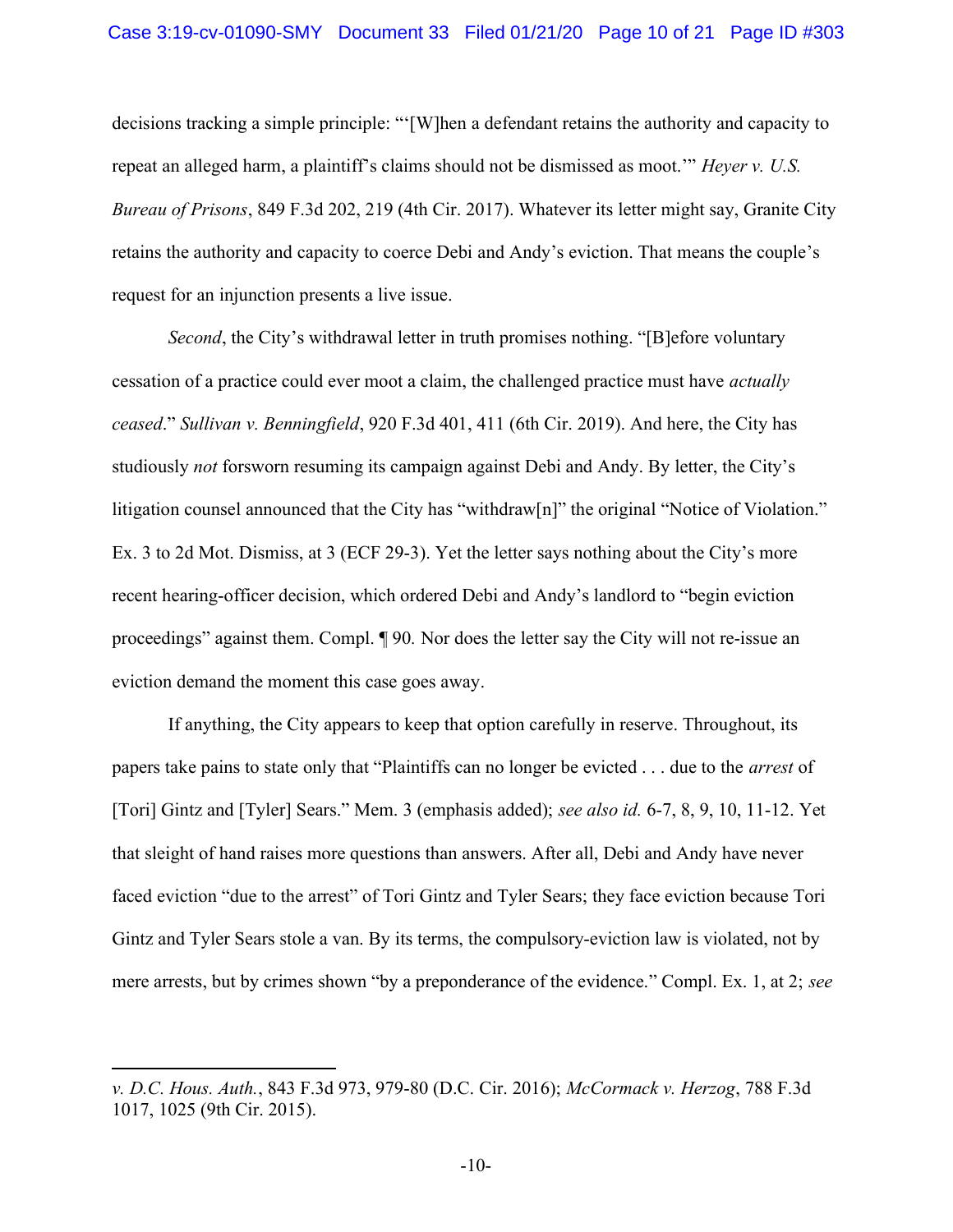also Granite City Mun. Code  $\S 5.142.080(G)(4)$ . The City's hearing officer found such a violation here. Compl. ¶ 85. And for their part, Debi and Andy do not dispute that the crime took place. That is why they seek to forestall an eviction not based on Tori's "arrest," but "based on the crime" she and her boyfriend are alleged to have committed. Compl. Prayer for Relief ¶ C.

The City's manicured references to "arrests" thus invite questions about what (if anything) it has forsworn. Nothing in its law prevents the City from resuming its campaign against Debi and Andy. The City still claims the power to evict people for the misdeeds of others. Its law still mandates no-fault evictions. And its "withdrawal" letter—an "informal assurance[]" at best, Freedom from Religion Found., 885 F.3d at 1051—nowhere swears off violating Plaintiffs' rights in the future. The most that can be said is that the City has rescinded a notice whose enforcement was preliminarily enjoined months ago. Particularly given the City's "'heavy burden," Trinity Lutheran, 137 S. Ct. at 2019 n.1, its "position is sufficiently murky" that "a live controversy" persists, Ragsdale v. Turnock, 841 F.2d 1358, 1366 (7th Cir. 1988).

### B. The record raises grave questions about whether the City's actions seek to manipulate the Court's jurisdiction.

Granite City's motion acknowledges none of the problems detailed above. According to the City, the case is moot because it says so. As a public body, the City says, its representations are entitled to "greater stock" than those of ordinary litigants. Mem. 11 (quoting Fed'n of Adv. Indus. Representatives v. City of Chicago, 326 F.3d 924, 929 (7th Cir. 2003)). And that, the City says, should be the end of the matter. See, e.g., Mot. Oral Arg. 7 (Barron) (ECF 48).

On this front too, the City's arguments lack merit. To begin with, no amount of "stock" can make up for the fact that the City remains free to resume its campaign against Plaintiffs at any time. See pages 6-11, above; see also 13C Charles Alan Wright et al., Fed. Prac. & Proc.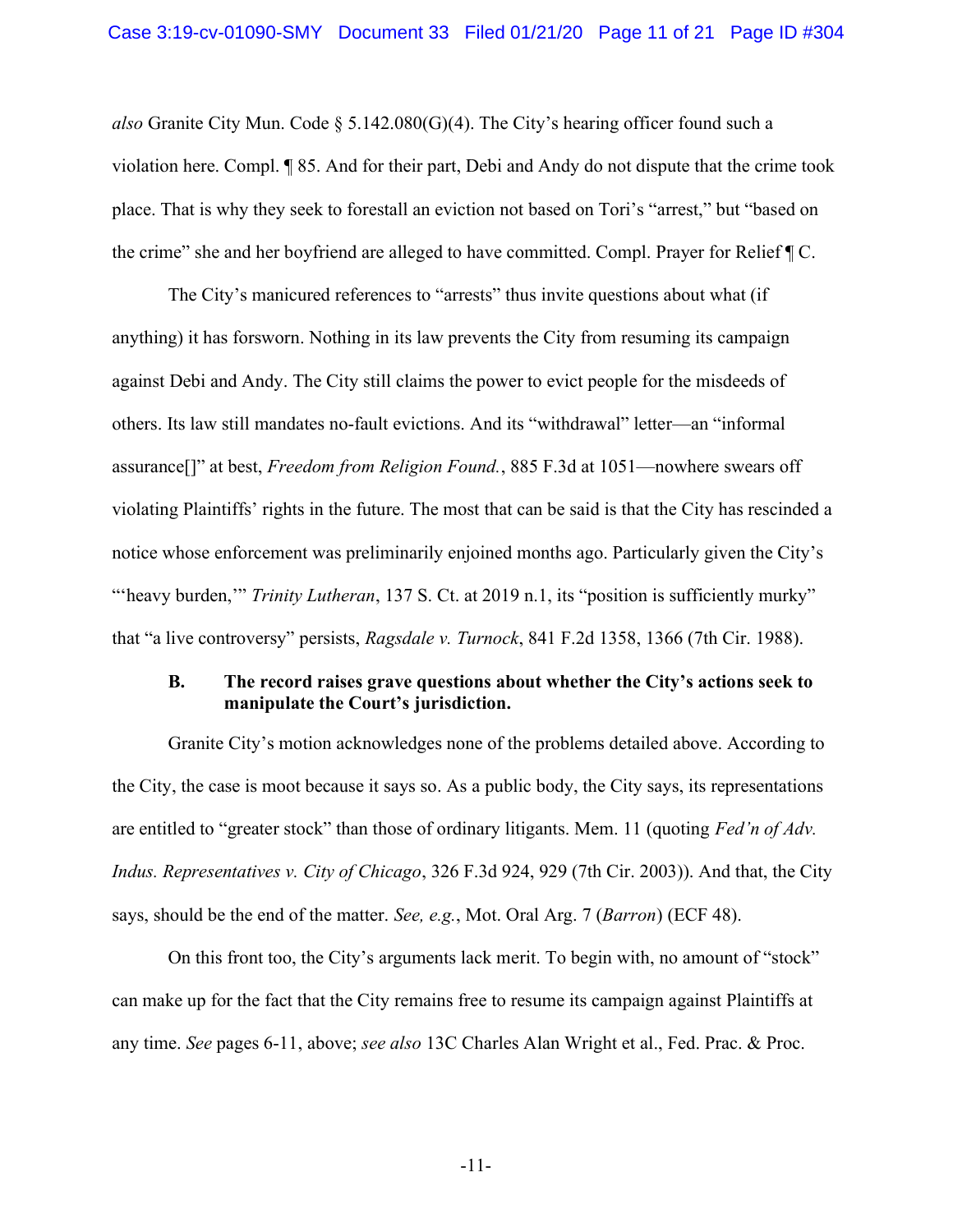§ 3533.7, at 339-41 (3d ed. 2008). If the Governor of Missouri lacked the stock to moot Trinity Lutheran, Granite City's maneuvers lack the stock here.

On top of that, the record gives reason to doubt the City's stated basis for its actions. The bar for voluntary cessation is high in large part to stop defendants from manipulating the federal courts' jurisdiction. It "'aims to eliminate the incentive for a defendant to strategically alter its conduct in order to prevent or undo a ruling adverse to its interest." EEOC v. Flambeau, Inc., 846 F.3d 941, 949 (7th Cir. 2017). So when circumstances "raise a substantial possibility that 'the defendant has . . . changed course simply to deprive the court of jurisdiction,'" that in itself "prevents [the courts] from finding the controversy moot." *Harrell v. The Fla. Bar*, 608 F.3d 1241, 1267 (11th Cir. 2010). The record presents an unusual number of such circumstances here.

### 1. The City's stated concern with the Illinois Human Rights Act finds no support in the Illinois Human Rights Act.

To start, the City's stated reason for amending its law—a change to the Illinois Human Rights Act—is hard to credit. According to the City, last month's scramble had everything to do with a months-old amendment to the Act and nothing to do with this case. Mem. 3, 7. That explanation raises doubts, however, because the Act appears not to affect laws like the City's.

The City hangs its hat on the Act's recent provision barring landlords from evicting tenants "because of . . . an arrest record." 775 Ill. Comp. Stat. 5/3-102; see also 2019 Ill. Legis. Serv. P.A. 101-565. That provision, the City says, "could" have conflicted with its compulsoryeviction law. Ex. 3 to 2d Mot. Dismiss, at 2 (ECF 29-3). But that is almost certainly not the case. For all its other evils, the City's law has never mandated evictions "based on . . . an arrest record." See pages 10-11, above. Rather, it mandated (and often, still mandates) evictions based on crimes proven by a preponderance of the evidence. Actions taken on that basis do not appear to implicate the Human Rights Act. The Illinois courts have even said so, explicitly, in applying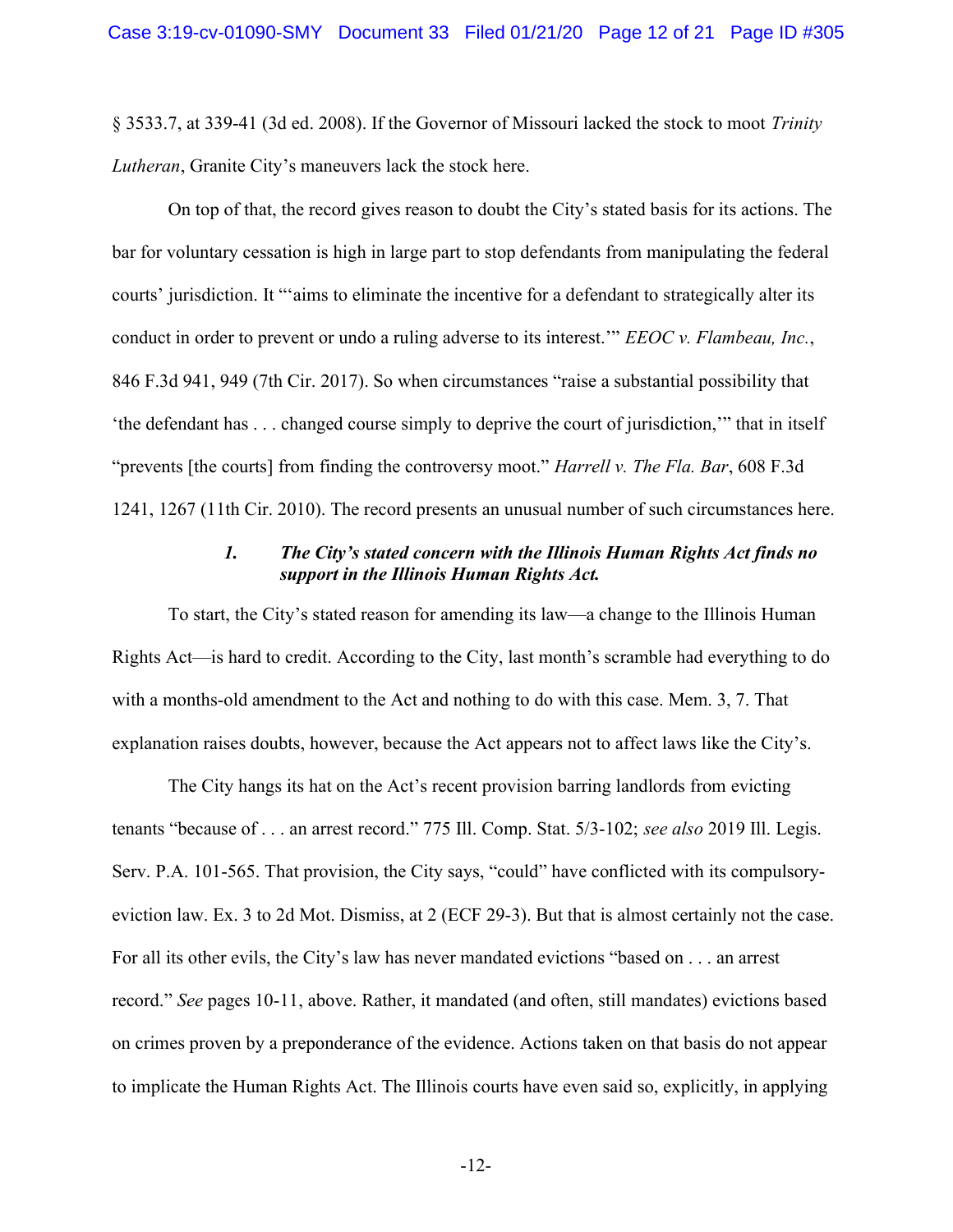the Act's related provision on employment discrimination. See Decatur Police Benevolent  $\&$ Protective Ass'n Labor Comm. v. City of Decatur, 968 N.E.2d 749, 757 (Ill. App. Ct. 2012) (holding that an employer did not rely only on "the fact of an arrest" to fire an employee where the arbitrator found "by a preponderance of the evidence" that the crime in fact occurred).

At base, nothing in the Act "remotely supports" the City's stated reason for its aboutface. That alone raises "concern[s]" that the City's "position . . . is asserted only in this litigation." Ragsdale, 841 F.2d at 1366; see also United States v. Concentrated Phosphate Exp. Ass'n, 393 U.S. 199, 202-03 (1968) (similar); cf. Flambeau, 846 F.3d at 949-50 ("A decision supported by less evidence or less thought might more reasonably be expected to recur.").

### 2. The record suggests that the City's stated reasons for changing course are a pretext for trying to moot this case.

The circumstances of last month's amendment raise more questions still. "'[I]f a governmental entity decides in a clandestine or irregular manner to cease a challenged behavior, it can hardly be said that its "termination" of the behavior is unambiguous.'" Doe v. Wooten, 747 F.3d 1317, 1325 (11th Cir. 2014) (quoting Harrell, 608 F.3d at 1266-67). And in Granite City, irregularity has been the order of the day. When its compulsory-eviction law has been amended in years past, for instance, the process has been relatively consistent and transparent. The topic is identified beforehand on an agenda. E.g., Gedge Decl. Ex. 6, at 1. The amendments are discussed publicly at a committee meeting—typically, the zoning committee. E.g., Gedge Decl. Ex. 7, at 2; Gedge Decl. Ex. 8, at 1. The zoning chair then presents the amendment to the full council for a vote. E.g., Gedge Decl. Ex. 9, at 2.

 Last month was different. The amendment was not considered by the zoning committee. It was considered instead by the "Risk Management Committee"—which handles the City's exposure to litigation. Unlike prior amendments, this one was not listed on the committee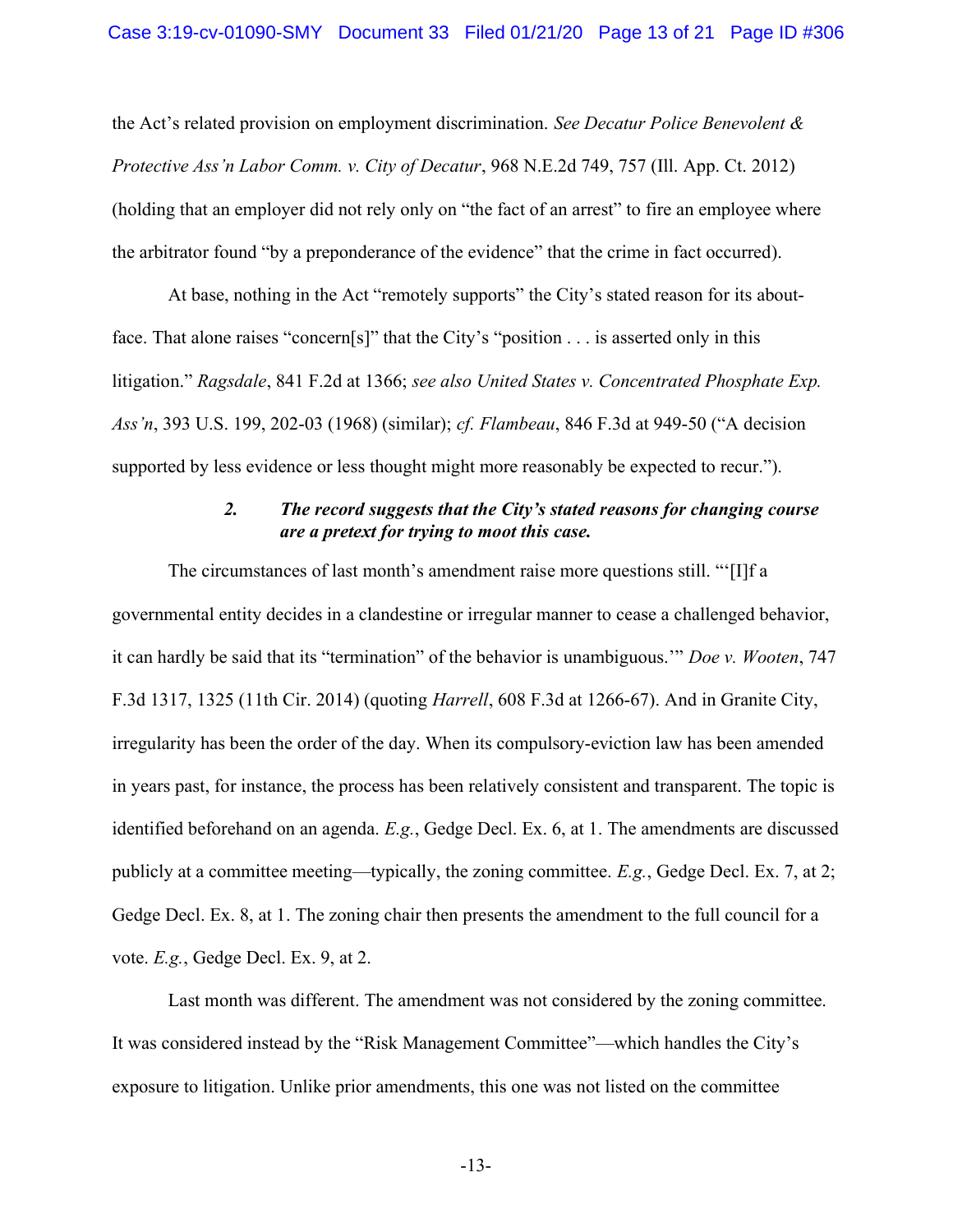agenda. Nor did the agenda mention the Human Rights Act. Instead, it listed two items: (1) insurance, and (2) a closed-session "update" on the parallel Barron case. Gedge Decl. Ex. 2, at 1.



At the meeting, the Risk Management Committee discussed the first item—insurance—in open session. Gedge Decl. Ex. 3, at 1.<sup>4</sup> It then went into closed session for the second. Every councilmember but one appears to have been present. See id. And upon exiting the closed session, the members voted immediately on one action alone: amending the compulsory-eviction law. Id. ("MOTION by Koberna, second by Koberna to approve the Ordinance to Amend Section 5.142.050(A) of the Granite City Municipal Code. ALL VOTED YES. Motion Carried."). They reaffirmed that vote at the council meeting less than two hours later. Gedge Decl. Ex. 4, at 3. The next evening, the City simultaneously withdrew its compulsory-eviction

<sup>&</sup>lt;sup>4</sup> The meeting minutes submitted as Exhibits 3 and 4 are subject to judicial notice, and Plaintiffs request that the Court take judicial notice of them under Fed. R. Evid.  $201(b)(2)$  and (c)(2). See, e.g., *Hoffman v. Dewitt Cty.*, 176 F. Supp. 3d 795, 806 (C.D. Ill. 2016).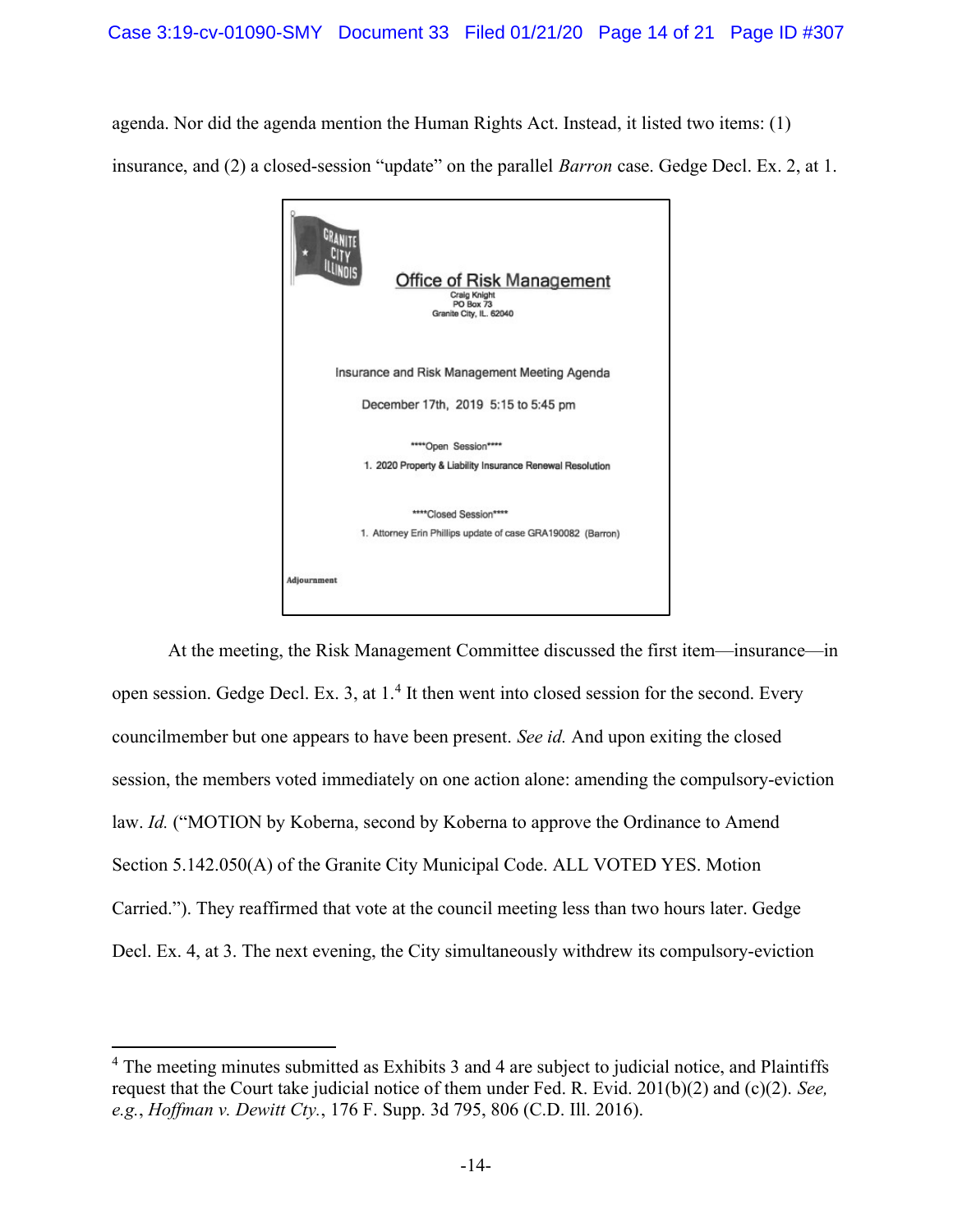demands against the *Barron* plaintiffs and Debi and Andy. Gedge Decl. Ex. 5, at 1. Six minutes after that, it moved to dismiss *Barron* as moot; the next day, it filed a near-identical motion here.

To the outside observer, this chain of events points to one conclusion: The City's actions have everything to do with extracting itself from this case and *Barron* with its power intact. Particularly on this record, the City's plea for "greater stock in [its] acts of self-correction" misses the mark. Mem. 11. Whatever special "stock" government defendants might enjoy—and recent precedent signifies none, *Trinity Lutheran*, 137 S. Ct. at 2019 n.1—it "does not equal unquestioned acceptance." Mhany Mgmt., Inc. v. Cty. of Nassau, 819 F.3d 581, 604 (2d Cir. 2016). The federal courts' "interest in preventing litigants from attempting to manipulate . . . jurisdiction" thus counsels strongly "against a finding of mootness" here. City of Erie v. Pap's A.M., 529 U.S. 277, 288 (2000).

### 3. The aftermath of last month's amendment further suggests that the City is trying to moot out Section 1983 cases.

Unusual circumstances persist. As discussed, no law appears to have authorized the City's withdrawing its eviction demand against Plaintiffs. Nor is there any record that the city council even voted on the withdrawal. Cf. Freedom from Religion Found., 885 F.3d at 1052 ("Though the school board had the authority to adopt official policies, [it] . . . failed to document in any way its decision to make the changes permanent.") (citation omitted). Nor, for that matter, did the withdrawal come from the City at all; it was authored and signed by outside litigation counsel. Cf. Burns v. Pa. Dep't of Corr., 544 F.3d 279, 284 (3d Cir. 2008) ("[T]he letter in question is neither sworn nor notarized, and fails to detail the basis for the author's authority.").

Most troubling, nothing in the record suggests that the City has withdrawn eviction demands against anyone else—anyone, that is, who isn't right now suing it in federal court. Since the Barron case was filed in August, the City has issued no fewer than twenty new eviction

-15-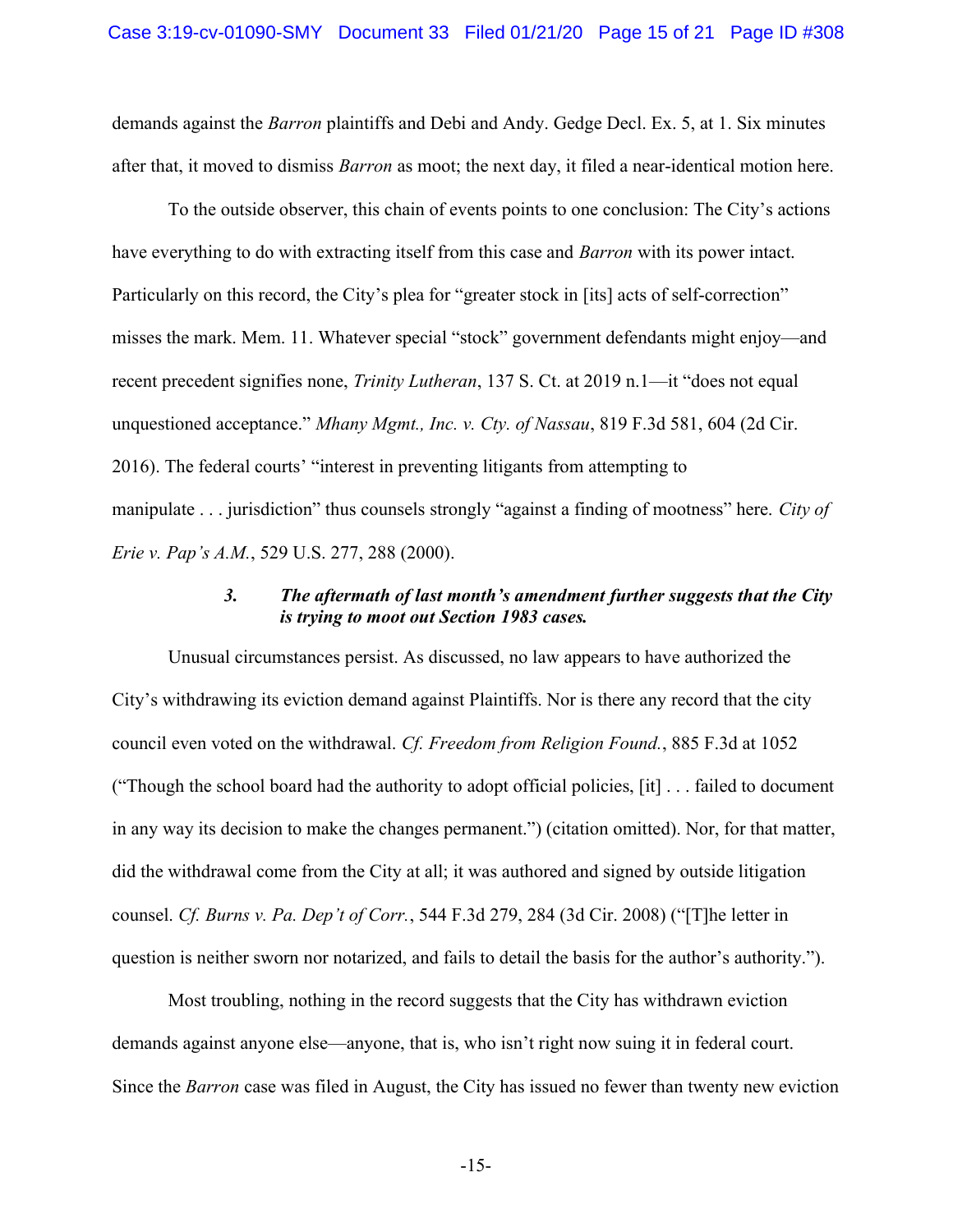demands. Gedge Decl. Ex. 1, at 1-59. It has forged ahead with grievance hearings. See, e.g., Gedge Decl. Ex. 10, at 1 ("A Predeprivation Hearing is scheduled for Monday January 8, 2020 at 4:00 p.m."). Its hearing officer has even continued ordering wholesale displacements. On December 3—to give one example—the officer mandated eviction for a father and his four children. Gedge Decl. Ex. 11, at 1-5; see also id. at 4 (date indicating that order may have been written in November). The reason: The man's wife was caught across town, last August, allegedly with a user-quantity of drugs. Id. at 5, 8, 9; see also id. at 5 ("I don't feel that I should be evicted with my 4 children because of something I had absolutely nothing to do with or I didn't have any part of."). Unlike Plaintiffs, that family does not appear to have earned a reprieve. Nor, as far as we know, have any of the others. For all the record shows, the City has rescinded eviction demands against two families alone—the ones before this Court. Far from embodying a "broad shift in policy," these maneuvers are best understood as "an individually targeted effort to neutralize [this] lawsuit." Ciarpaglini, 817 F.3d at 545.

\* \* \*

A word on burden. As detailed above, the City's actions over the past month raise grave questions. Its recent amendment to the compulsory-eviction law does not protect past violators like Plaintiffs. The amendment suffers the same constitutional defects as the original. The City's stated reasons for its actions are improbable—even pretextual. The City's "withdrawal" letter is hopelessly vague. The City even appears to be targeting Section 1983 plaintiffs. To be clear, however, it is not Plaintiffs' burden to prove any of this. Rather, it is the City's "'heavy burden' of making 'absolutely clear' that it could not revert" to its wrongful behavior. Trinity Lutheran, 137 S. Ct. at 2019 n.1. Everything set forth above confirms that the City's motion falls short of that standard. On this record, there are "simply too many questions" to say the City "has . . . met

-16-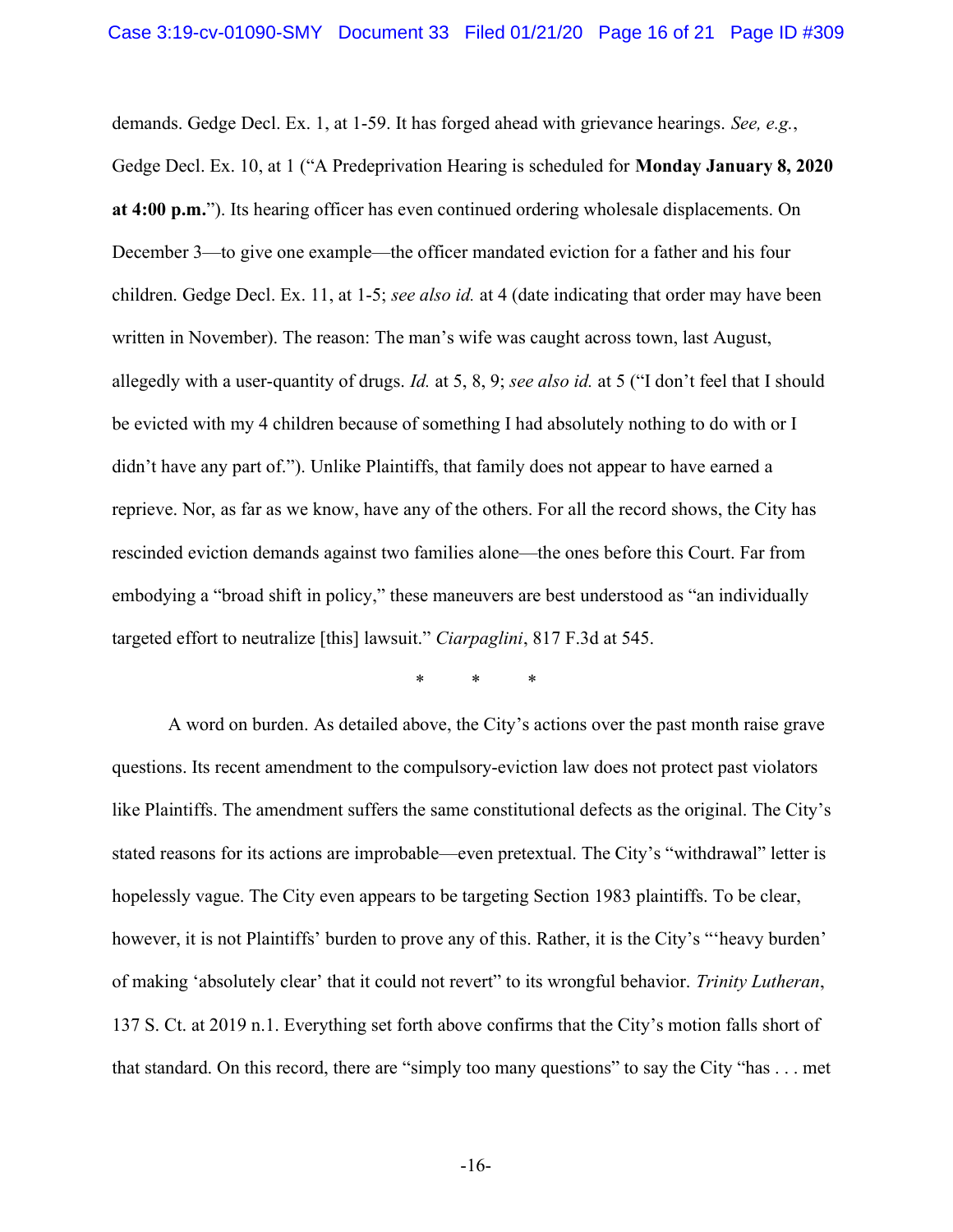its 'formidable burden' of showing that it will not permit the challenged conduct to resume." Mhany Mgmt., Inc., 819 F.3d at 605. Plaintiffs thus remain entitled to seek injunctive relief.

# II. The City's withdrawal of its compulsory-eviction demand does not moot Plaintiffs' request for damages.

Separately, Plaintiffs have a live claim for damages. Compl. Prayer for Relief ¶ D. On this ground, too, they may proceed to the merits. When "the plaintiff has a cause of action for damages, a defendant's change in conduct will not moot the case." *Holder v. Ill. Dep't of Corr.*, 751 F.3d 486, 498 (7th Cir. 2014) (citation omitted). So regardless of Plaintiffs' right to an injunction, "'[a]s long as damages can be claimed, it remains necessary to resolve the issues that control damages liability.'" Chicago Joe's Tea Room, LLC v. Vill. of Broadview, 894 F.3d 807, 815 (7th Cir. 2018). Here, those issues are whether Granite City violated Plaintiffs' rights.

A. The City appears not to dispute these general principles. Mem. 10-11. But it asserts that they do not apply to the nominal damages Plaintiffs seek. Alone among damages remedies, the City contends, nominal damages cannot sustain "a live controversy." *Id.* 11.

That contention lacks merit. Nationwide, most Circuits "have consistently held that a claim for nominal damages avoids mootness." Morgan v. Plano Indep. Sch. Dist., 589 F.3d 740, 748 & n.32 (5th Cir. 2009).<sup>5</sup> That authority also fits with Article III's case-or-controversy rule more broadly. "Under settled law," a case is moot "only if 'it is impossible for a court to grant any effectual relief whatever.'" Mission Prod. Holdings, Inc. v. Tempnology, LLC, 139 S. Ct.

<sup>5</sup> See also, e.g., Ermold v. Davis, 855 F.3d 715, 719 (6th Cir. 2017); Cent. Radio Co. Inc. v. City of Norfolk, 811 F.3d 625, 632 (4th Cir. 2016); Burns v. Pa. Dep't of Corr., 544 F.3d 279, 284 (3d Cir. 2008); O'Connor v. Washburn Univ., 416 F.3d 1216, 1222 (10th Cir. 2005); Bernhardt v. Cty. of Los Angeles, 279 F.3d 862, 871-72 (9th Cir. 2002); Van Wie v. Pataki, 267 F.3d 109, 115 n.4 (2d Cir. 2001). But see Flanigan's Enterprises, Inc. of Ga. v. City of Sandy Springs, 868 F.3d 1248, 1264 (11th Cir. 2017) (en banc) (holding 7-5 that "in this case, involving a constitutional challenge to legislation that is otherwise moot, a prayer for nominal damages will not save the case from dismissal").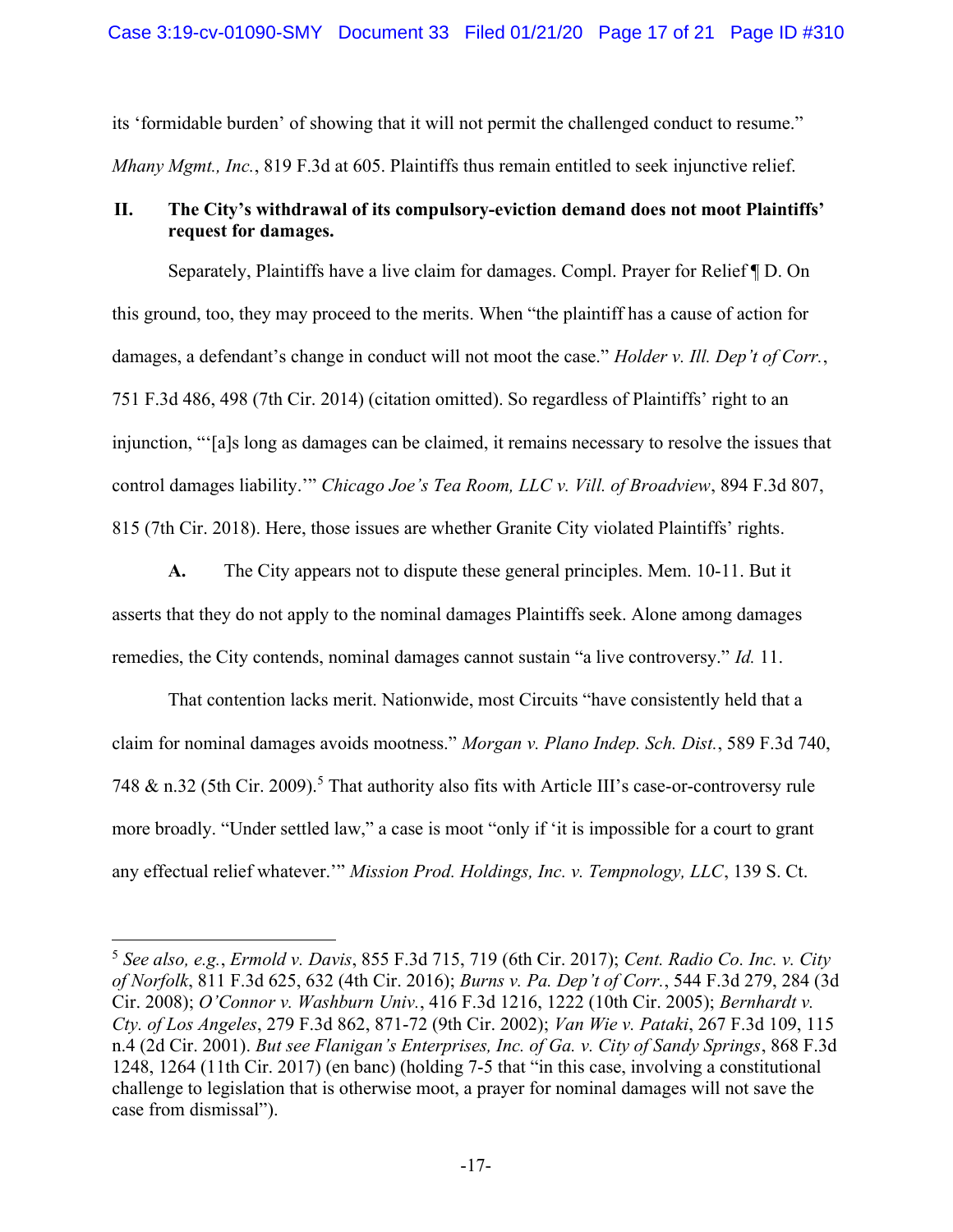1652, 1660 (2019). And in cases like this one, nominal damages are a form of effectual relief; they are "the appropriate means of 'vindicating' rights whose deprivation has not caused actual, provable injury." Memphis Cmty. Sch. Dist. v. Stachura, 477 U.S. 299, 308 n.11 (1986). The Seventh Circuit has echoed this point often—most notably in another Section 1983 case against Granite City. Horina v. Granite City, 538 F.3d 624, 638 (7th Cir. 2008).

That disposes of the City's argument root and branch. Under Section 1983, nominal damages are among the "appropriate" remedies available to Plaintiffs. Six Star Holdings, LLC v. City of Milwaukee, 821 F.3d 795, 805 (7th Cir. 2016); see also id. ("[T]his is exactly the situation for which nominal damages are designed."). That means a controversy persists. For "'[a]s long as the parties have a concrete interest, however small, in the outcome of the litigation, the case is not moot.'" Chafin v. Chafin, 568 U.S. 165, 172 (2013).

B. Nothing in the City's motion counsels differently. On the strength of two districtcourt decisions, the City's analysis reduces to this: "nominal damages are insufficient to prevent mooting of this matter." Mem. 10 (capitalizations altered). Besides breaking with the principles and precedent above, that claim is unpersuasive for two reasons.

First, even within the closed universe of trial courts in the Seventh Circuit, the City's cited opinions are distinctly in the minority. This Court, for instance, has considered itself "obligated" to "award nominal damages when a plaintiff proves a constitutional violation but cannot prove compensatory damages." Sangraal v. Godinez, No. 14-cv-661-SMY-RJD, 2018 WL 1318923, at \*6 (S.D. Ill. Mar. 13, 2018). Other examples abound.<sup>6</sup> The City's two-case string-cite shows nothing so clearly as the want of precedent on its side.

 $6$  See, e.g., Norton v. City of Springfield, 324 F. Supp. 3d 994, 1000 (C.D. Ill. 2018); Moro v. Winsor, No. 5-cv-452-JPG, 2008 WL 4371288, at \*2 (S.D. Ill. Sept. 22, 2008); Marshall v. City of Chicago, 550 F. Supp. 2d 839, 840-41 (N.D. Ill. 2008); Trewhella v. City of Lake Geneva, 249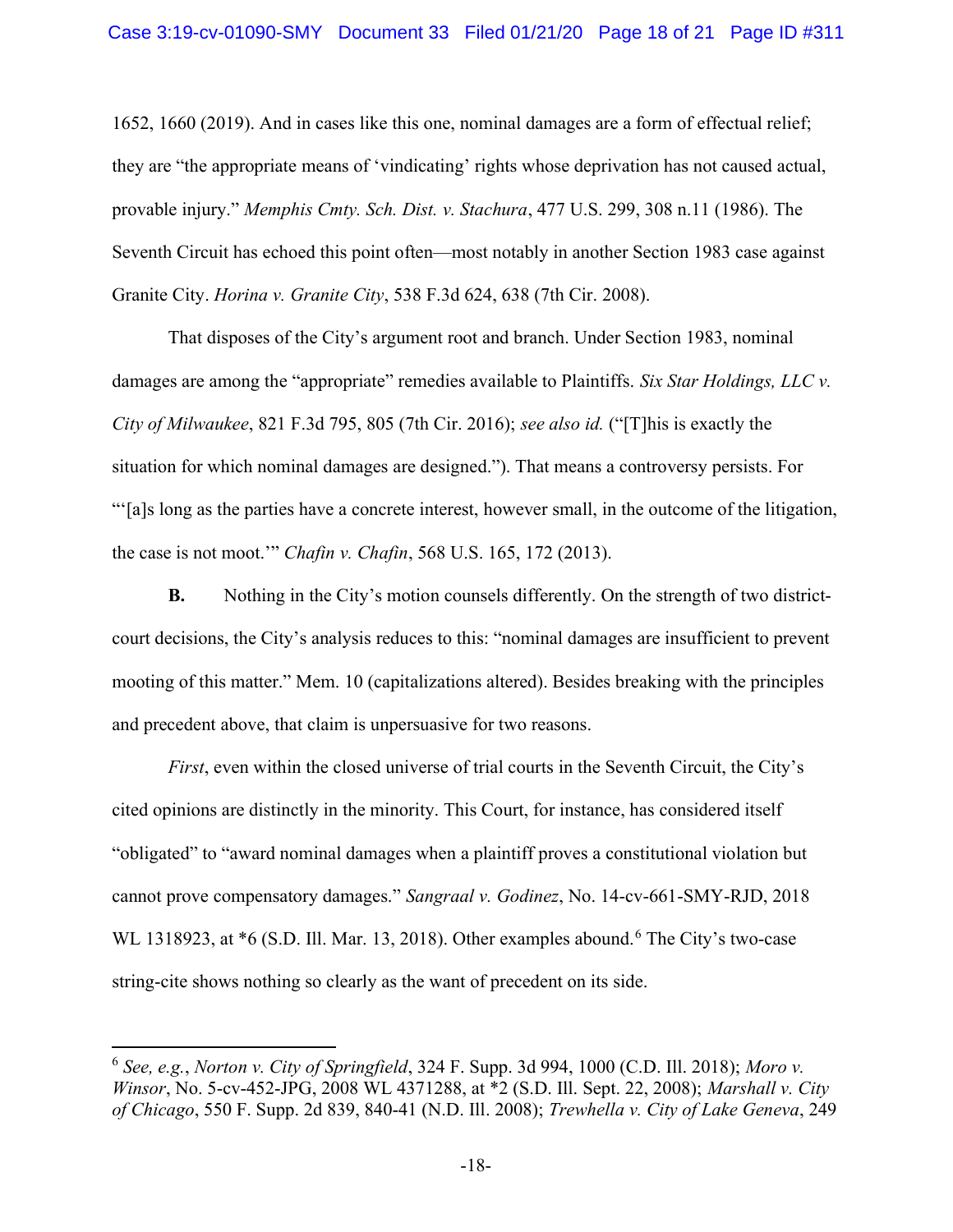Second, the City's cited authority conflicts with both Supreme Court and Seventh Circuit precedent. For one thing, both the cited opinions wrote off nominal damages as "symbolic only." Freedom from Religion Found., Inc. v. Franklin Cty., 133 F. Supp. 3d 1154, 1158 (S.D. Ind. 2015) (quoting Freedom from Religion Found., Inc. v. City of Green Bay, 581 F. Supp. 2d 1019, 1030 (E.D. Wis. 2008)). Yet the Supreme Court has long since rejected that view. A nominaldamages award bestows not just "moral satisfaction," the Court has said. Farrar v. Hobby, 506 U.S. 103, 112 (1992) (citation omitted). Rather, "[a] judgment for damages in any amount, whether compensatory or nominal, modifies the defendant's behavior for the plaintiff's benefit by forcing the defendant to pay an amount of money he otherwise would not pay." Id. at 113.

The City's authority parts ways with Seventh Circuit precedent too. In Six Star Holdings, for example, the Seventh Circuit observed that the plaintiffs' claims for damages "save[] the case from mootness." 821 F.3d at 799. The court then affirmed one of the plaintiffs' nominaldamages award. Id. at 805. In Crue v. Aiken, the court likewise noted that the plaintiffs' "request" for injunctive relief [is] moot" before affirming their nominal-damages judgment on the merits. 370 F.3d 668, 677-78 (7th Cir. 2004). Again in Koger v. Bryan, the court determined that the plaintiff could win—at most—nominal damages on his RLUIPA claim. 523 F.3d 789, 804 (7th Cir. 2008) ("[H]is request for injunctive relief has been rendered moot by his release from prison."); see also id. at 805-06 (Evans, J., concurring). Rather than hold the claim moot, though, the court ruled for the plaintiff on the merits and remanded for entry of judgment. Id. at 804; Judgment, Koger v. Bryan, 2-cv-1177 (C.D. Ill. Sept. 26, 2008). These decisions put paid to the

F. Supp. 2d 1057, 1062 (E.D. Wis. 2003); Simonsen v. Bd. of Educ., No. 1-cv-3081, 2002 WL 230777, at \*4, 12 (N.D. Ill. Feb. 14, 2002); Lemon v. Tucker, No. 84-cv-4021, 1987 WL 7480, at \*2 (N.D. Ill. Mar. 5, 1987); Lavin v. Bd. of Educ., 73 F.R.D. 438, 440 (N.D. Ill. 1977) (Flaum, J.).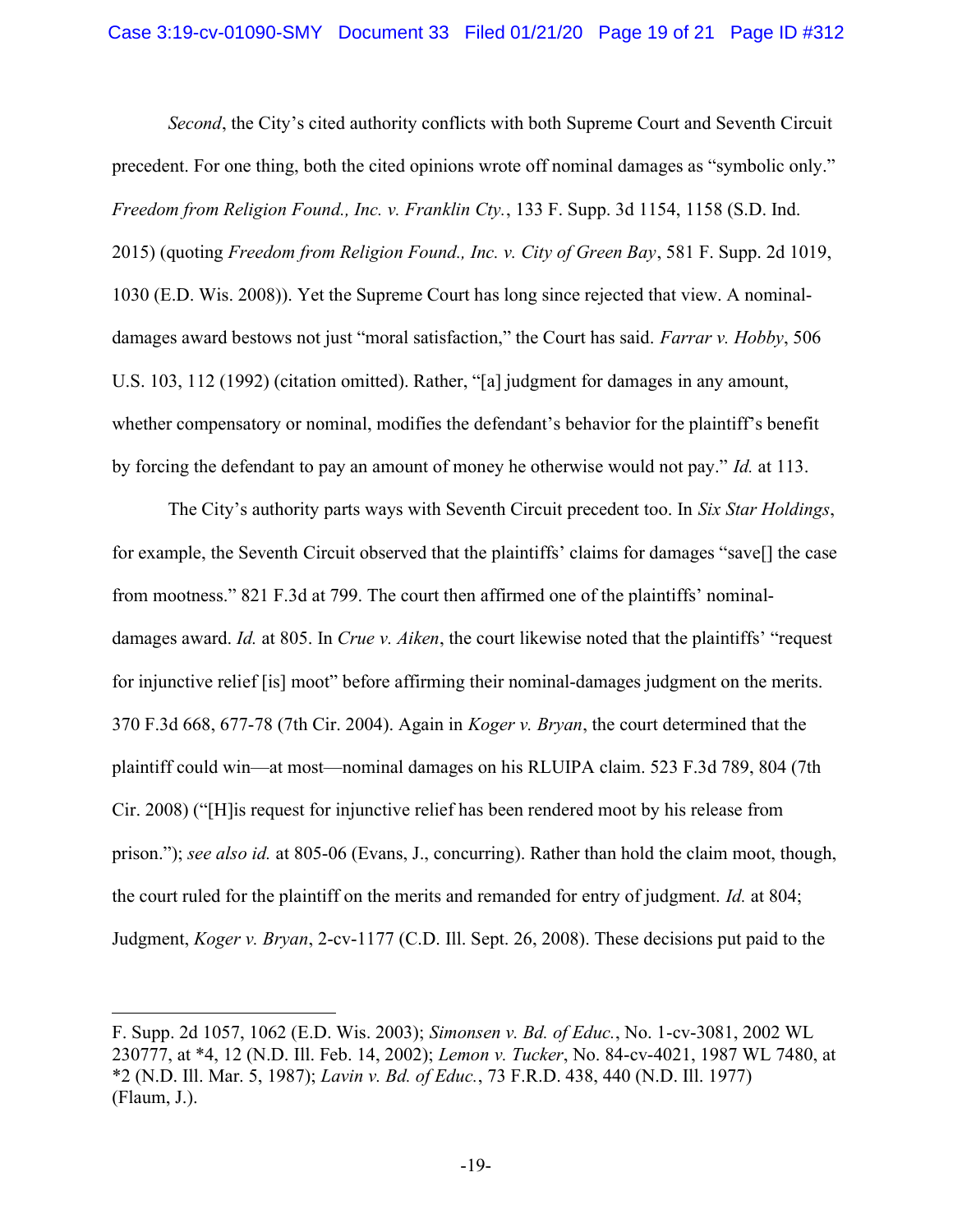City's view that "nominal damages are insufficient to prevent mooting." This case presents a live dispute on all the relief Plaintiffs seek—injunctive, monetary, and declaratory alike.<sup>7</sup>

# III. The City's proposed decretal language is flawed.

Two final points, which would arise only if the Court were to hold that the City's 12(b)(1) motion has merit. First, the City asks that the complaint be dismissed "with prejudice, as moot." E.g., Mem. 10, 11. "[W]hen a suit is dismissed for want of subject-matter jurisdiction," however, "it is error to make the dismissal with prejudice." MAO-MSO Recovery II, LLC v. State Farm Mut. Auto. Ins. Co., 935 F.3d 573, 581 (7th Cir. 2019) (citation omitted). Second, the City asks that, if its motion be granted, the Court direct "each party to bear its own costs and fees." Mem. 12. That would be error as well; given the interim relief they have secured, Plaintiffs might well be entitled to costs and fees even if the City's 12(b)(1) motion were granted. See Dupuy v. Samuels, 423 F.3d 714, 723 n.4 (7th Cir. 2005). If that question arises, it should thus be resolved in the usual course: following a motion under 42 U.S.C. § 1988 and Rule 54.

# **CONCLUSION**

For all these reasons, Granite City's second motion to dismiss should be denied.

Dated: January 21, 2020.

Bart C. Sullivan, #6198093 FOXSMITH, LLC One South Memorial Drive, 12<sup>th</sup> Floor St. Louis, MO 63102 Telephone: 314.588.7000 Facsimile: 314.588.1965 E-mail: bsullivan@foxsmith.com

Respectfully submitted,

s/Samuel B. Gedge . Samuel B. Gedge (lead counsel) Robert McNamara INSTITUTE FOR JUSTICE 901 North Glebe Road, Suite 900 Arlington, VA 22203 Telephone: 703.682.9320 Facsimile: 703.682.9321 E-mail:  $\text{speedge}(\widehat{a}$ ij.org; rmcnamara $(\widehat{a}$ ij.org

<sup>&</sup>lt;sup>7</sup> Declaratory relief can be paired with an injunction or a damages award. Powell v. McCormack, 395 U.S. 486, 499 (1969); Crue v. Aiken, 370 F.3d 668, 677 (7th Cir. 2004). Plaintiffs' request for declaratory relief thus presents a live controversy for all the reasons set forth above.